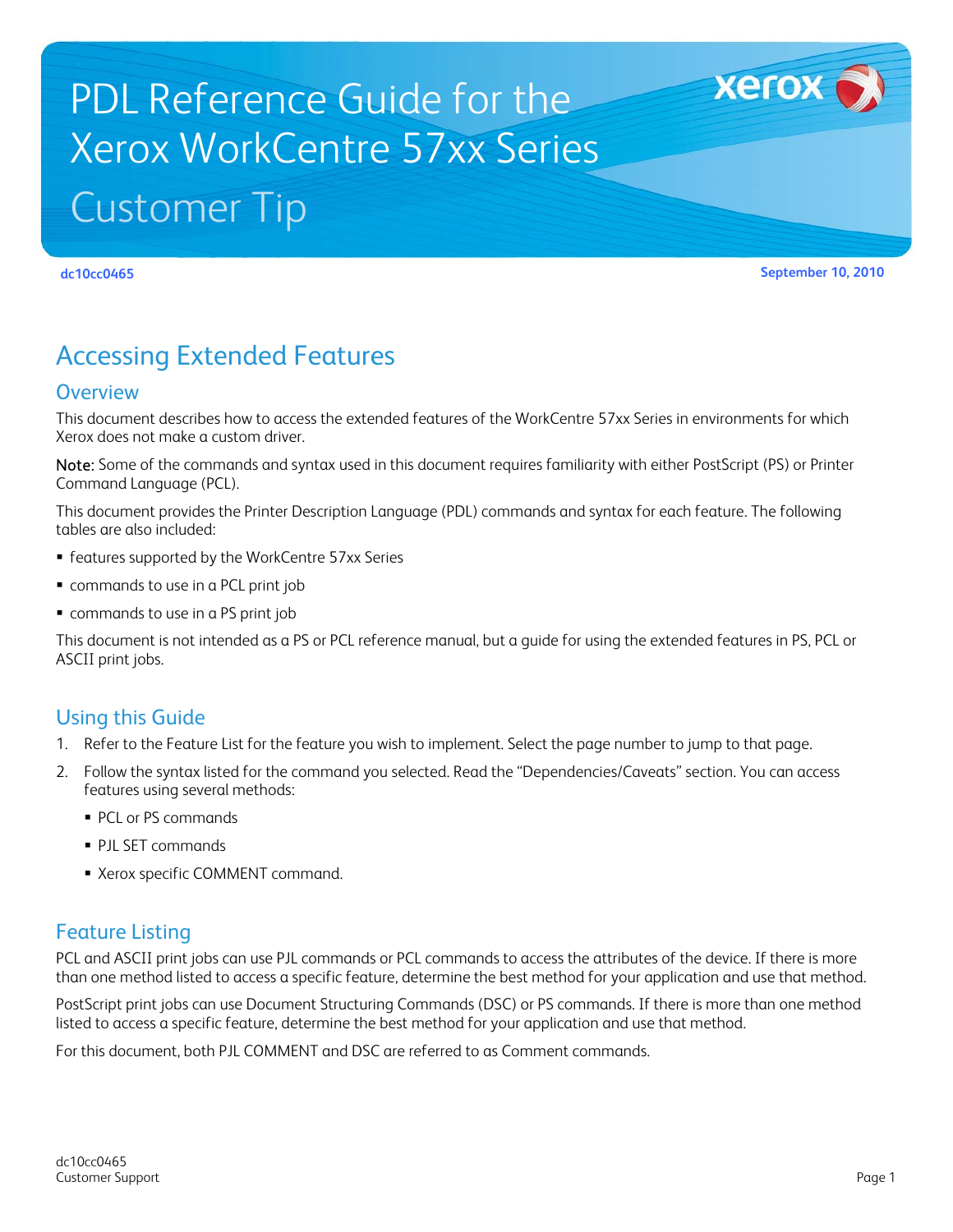### <span id="page-1-0"></span>Getting Started

PCL and ASCII print jobs can use PJL commands or PCL commands to access the attributes of the device. If there is more than one method listed to access a specific feature, determine the best method for your application and use that method.

#### <span id="page-1-1"></span>Comment Commands

To process all PJL COMMENT commands and DSC, enclose them with XRXBegin and XRXEnd commands. The following example shows a PCL or ASCII print job:

@PJL COMMENT XRXbegin @PJL COMMENT OID\_ATT\_START\_SHEET OID\_VAL\_JOB\_SHEET\_NONE; @PJL COMMENT XRXend This example shows a PS print job: %%XRXbegin %%OID\_ATT\_START\_SHEET OID\_VAL\_JOB\_SHEET\_NONE; %%XRXend

- **The first parameter of the command is an attribute followed by a value.**
- **Comment commands must end with a semicolon except for the XRXbegin and XRXend commands.**
- A comment command not enclosed by XRXbegin and XRXend is NOT a Xerox specific command and is treated as a real comment with no functional attachment to its contents.
- **The comment commands are specific to the WorkCentre 57xx Series.**

#### <span id="page-1-2"></span>PJL SET Commands

PJL SET commands are available for some features. If you choose to use these commands, do not enclose them with the XRXBegin and XRXEnd commands.

PJL SET commands do not require a semicolon at the end of the command line.

#### <span id="page-1-3"></span>PCL Commands

PCL commands are available for some features. If you choose to use these commands do not enclose them with the XRXBegin and XRXEnd commands. Refer to a PCL reference manual for more specific information regarding PCL commands.

#### <span id="page-1-4"></span>PS Commands

PS commands are for some features. If you choose to use these commands, do not enclose them with the XRXBegin and XRXEnd commands. Refer to a PS reference manual for more specific information regarding PS commands.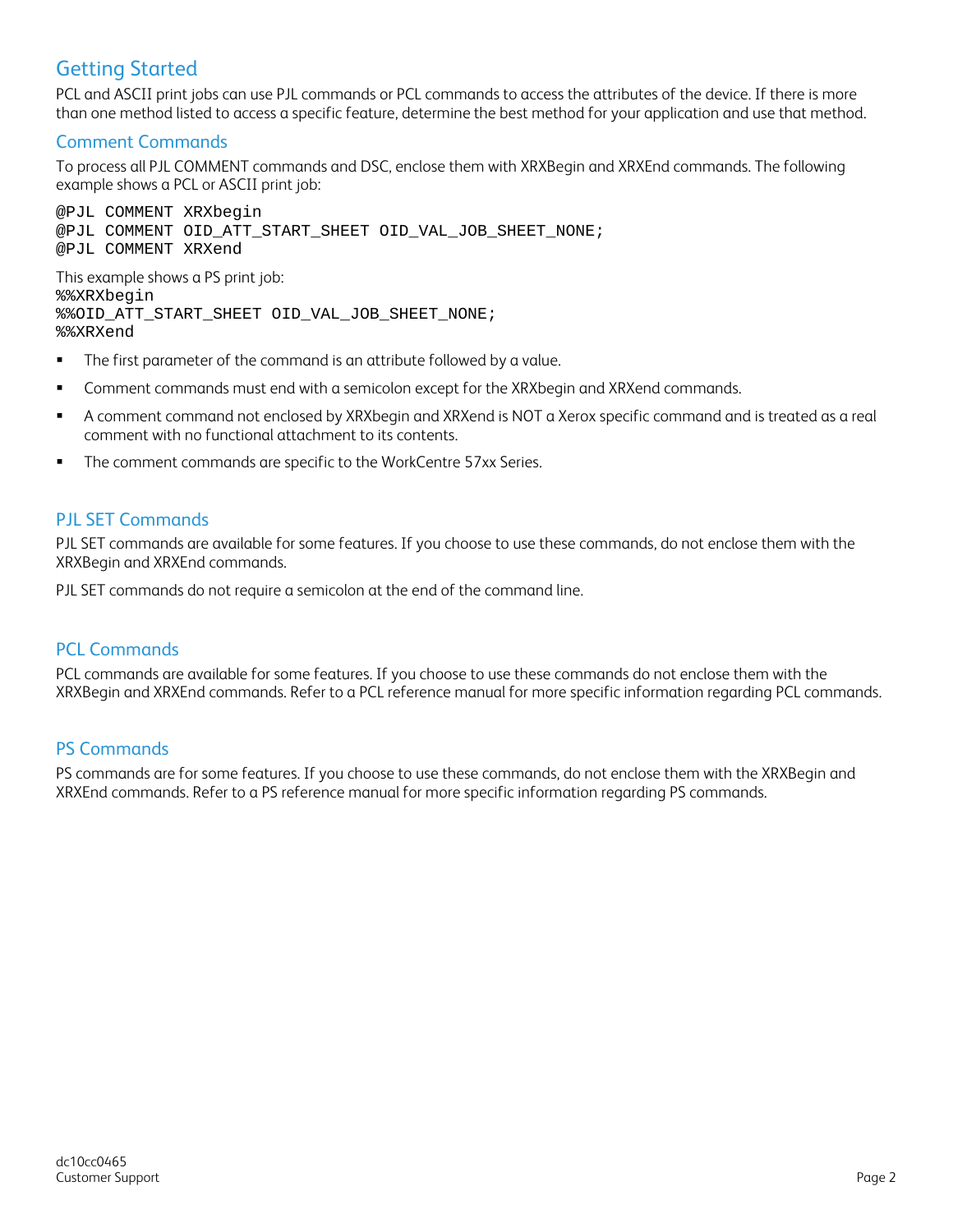## <span id="page-2-0"></span>**Table of Contents**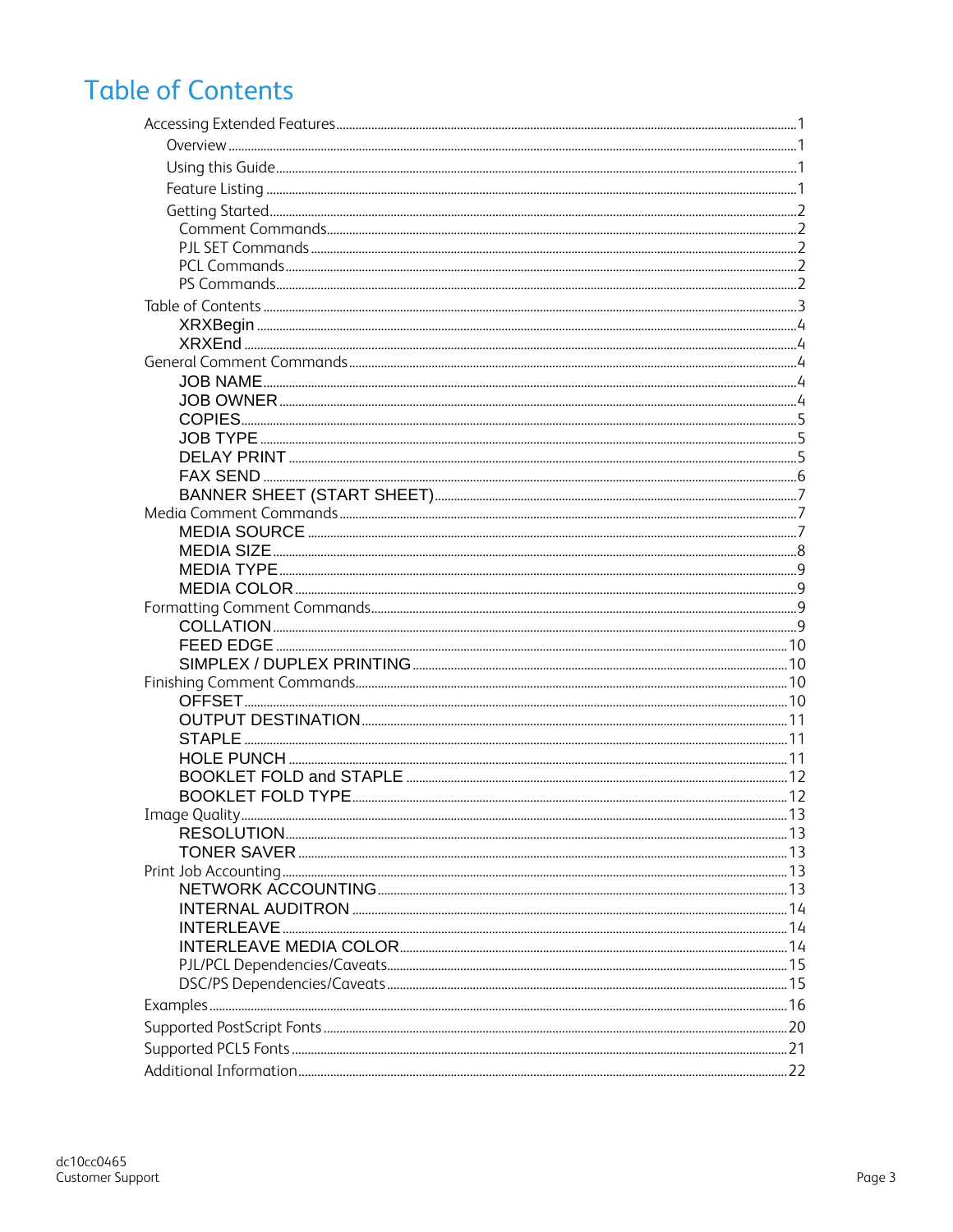<span id="page-3-0"></span>

| <b>XRXBegin</b>                                                                                                                                                           |             |  |  |  |
|---------------------------------------------------------------------------------------------------------------------------------------------------------------------------|-------------|--|--|--|
| When the interpreter receives this command it begins to parse PJL COMMENT commands to check for Xerox-specific<br>commands until it receives the command to stop parsing. |             |  |  |  |
| <b>PJL COMMENT Command</b><br><b>DSC Comment Command</b>                                                                                                                  |             |  |  |  |
| @PJL COMMENT XRXbegin                                                                                                                                                     | %%XRXbegin% |  |  |  |

<span id="page-3-1"></span>

| <b>XRXEnd</b>                                                                     |                            |  |  |  |
|-----------------------------------------------------------------------------------|----------------------------|--|--|--|
| When the interpreter receives this command it stops parsing PJL COMMENT commands. |                            |  |  |  |
| <b>PJL COMMENT Command</b>                                                        | <b>DSC Comment Command</b> |  |  |  |
| @PJL COMMENT XRXend                                                               | %%XRXend                   |  |  |  |

## <span id="page-3-3"></span><span id="page-3-2"></span>**General Comment Commands**

| <b>JOB NAME</b>                                                                                 |                            |  |  |  |
|-------------------------------------------------------------------------------------------------|----------------------------|--|--|--|
| The value for Job Name is stored for printing on the banner page.                               |                            |  |  |  |
| <b>PJL COMMENT Command</b>                                                                      | <b>DSC Comment Command</b> |  |  |  |
| @PJL COMMENT JOB NAME="string";<br>%%OID_ATT_JOB_NAME="string";                                 |                            |  |  |  |
| Where string is a maximum of 40 characters. This appears as the first item on the banner sheet. |                            |  |  |  |

<span id="page-3-4"></span>

| <b>JOB OWNER</b>                                                                                        |                            |  |  |  |
|---------------------------------------------------------------------------------------------------------|----------------------------|--|--|--|
| The value for Job Owner is stored for printing on the banner page.                                      |                            |  |  |  |
| <b>PJL COMMENT Command</b>                                                                              | <b>DSC Comment Command</b> |  |  |  |
| %%OID_ATT_JOB_OWNER "string";<br>@PJL COMMENT<br>OID_ATT_JOB_OWNER "string";                            |                            |  |  |  |
| Where <i>string</i> is a maximum of 40 characters. This appears as the second item on the banner sheet. |                            |  |  |  |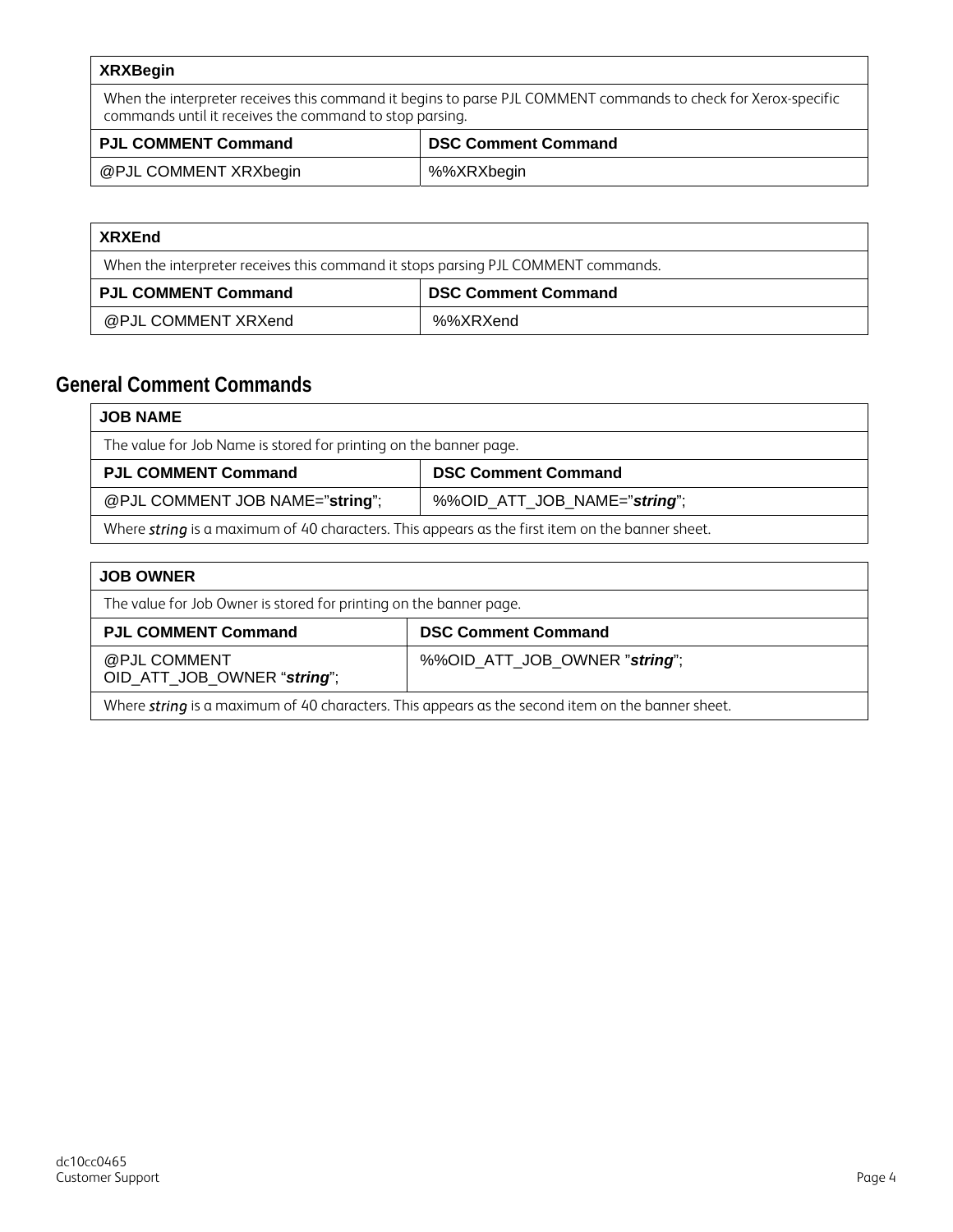#### <span id="page-4-0"></span>**COPIES**

With COPIES specified, the device renders X number of copies of page 1 of the document, X number of copies of page 2, and so on. Use the COLLATION command in conjunction with the COPIES command to set a collate value.

| <b>PJL SET</b>                 | <b>PCL Cmd</b>        | <b>PS Cmd</b>                                                                                                  |  |  |  |
|--------------------------------|-----------------------|----------------------------------------------------------------------------------------------------------------|--|--|--|
| @PJL SET COPIES=int;           | <esc>&amp;lintX</esc> | <><br>setpagedevice                                                                                            |  |  |  |
|                                |                       | or                                                                                                             |  |  |  |
|                                |                       | int/languagelevel where {pop<br>languagelevel}{1} ifelse                                                       |  |  |  |
|                                |                       | 2 ge { 1 dict dup /NumCopies 4 -<br>1 roll put setpagedevice }{<br>userdict /#copies 3 -1 roll put }<br>ifelse |  |  |  |
| Where <i>int</i> is 1 to 9999. |                       |                                                                                                                |  |  |  |
|                                |                       |                                                                                                                |  |  |  |

<span id="page-4-1"></span>

| <b>JOB TYPE</b>                                                                                                                                                                                                                               |                                                                                                                                                                                                      |                            |  |  |
|-----------------------------------------------------------------------------------------------------------------------------------------------------------------------------------------------------------------------------------------------|------------------------------------------------------------------------------------------------------------------------------------------------------------------------------------------------------|----------------------------|--|--|
|                                                                                                                                                                                                                                               | The Job Type command indicates a job that requires special handling.                                                                                                                                 |                            |  |  |
| <b>PJL COMMENT Command</b>                                                                                                                                                                                                                    |                                                                                                                                                                                                      | <b>DSC Comment Command</b> |  |  |
| @PJL COMMENT OID ATT JOB TYPE<br>%%OID_ATT_JOB_TYPE OID_VAL_JOB_TYPE_string;<br>OID_VAL_JOB_TYPE_string;                                                                                                                                      |                                                                                                                                                                                                      |                            |  |  |
|                                                                                                                                                                                                                                               | Where <i>string</i> is one of the following:                                                                                                                                                         |                            |  |  |
| <b>PRINT</b>                                                                                                                                                                                                                                  | Indicates a normal print job.                                                                                                                                                                        |                            |  |  |
| PROOF PRINT                                                                                                                                                                                                                                   | Comparable to Sample Set in a driver. This job type allows you to specify multiple copies<br>with the @PJL SET COPIES command. One set prints for review. Then you can release<br>or delete the job. |                            |  |  |
| This job type directs a print job to use the embedded fax board and fax the job to a phone<br>FAX SEND<br>number instead of printing the job. See the FAX SEND command for the commands to<br>provide the phone number and other fax options. |                                                                                                                                                                                                      |                            |  |  |

<span id="page-4-2"></span>

| <b>DELAY PRINT</b>                                                  |                                                |
|---------------------------------------------------------------------|------------------------------------------------|
| Delays printing a job until the time specified by the command.      |                                                |
| <b>PJL COMMENT Command</b>                                          | <b>DSC Comment Command</b>                     |
| @PJL COMMENT OID ATT JOB PRINT AFTER<br>"yyyymmddhhmmss";           | %%OID_ATT_JOB_PRINT_AFTER<br>"yyyymmddhhmmss"; |
| Where yyyy=year, mm=month, dd=day, hh=hours, mm=minutes, ss=seconds |                                                |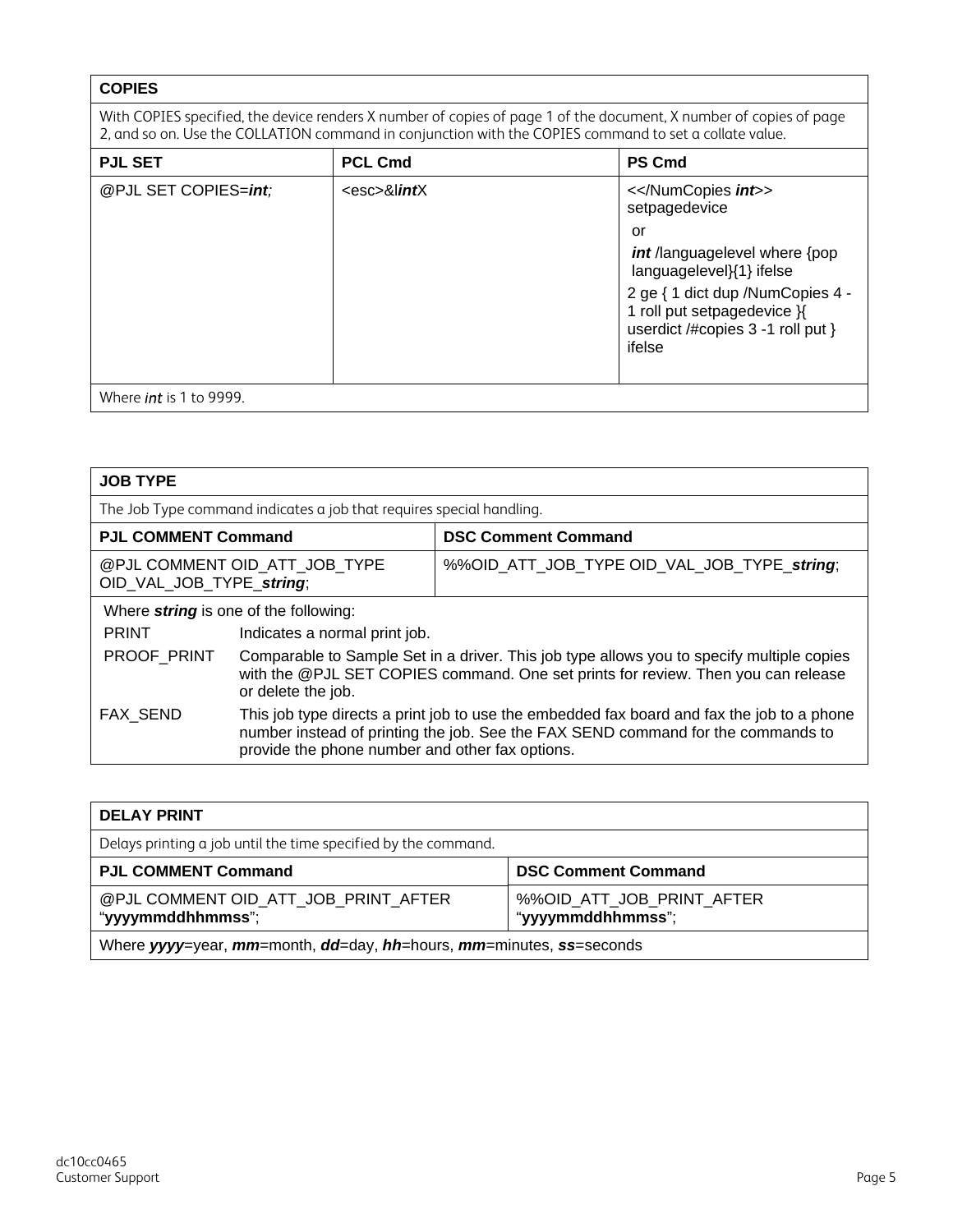#### <span id="page-5-0"></span>**FAX SEND** Must use with the FAX SEND Job Type command. This command is only valid for devices that have a fax from the PC desktop function. The WC/WC Pro 2xx series fax-enabled systems support the FAX\_SEND job type. Minimum commands required to send a simple fax job are shown in the next sections of this table. The commands that follow are optional. **Required Commands**  PJL COMMENT Command **DSC Comment Command** @PJL COMMENT OID ATT START\_SHEET OID\_VAL\_JOB\_SHEET\_NONE; @PJL COMMENT OID\_ATT\_JOB\_TYPE OID\_VAL\_JOB\_TYPE\_FAX\_SEND; @PJL COMMENT OID\_ATT\_FAX\_DESTINATION\_PHONE "*xxxx*"; %%OID\_ATT\_START\_SHEET OID\_VAL\_JOB\_SHEET\_NONE; %%OID\_ATT\_JOB\_TYPE OID\_VAL\_JOB\_TYPE\_FAX\_SEND; %%OID\_ATT\_FAX\_DESTINATION\_PHONE "*xxxx*"; Where *xxxx* is the phone number and any special access numbers. **Optional Commands**  @PJL COMMENT OID\_ATT\_FAX\_COVER\_SHEET *string*; %%OID\_ATT\_FAX\_COVER\_SHEET *string*; Where *string* is: TRUE FALSE @PJL COMMENT OID\_ATT\_FAX\_CONFIRMATION\_SHEET *string*; %%OID\_ATT\_FAX\_CONFIRMATION\_SHEET *string*; Where *string* is: **TRUE** FALSE @PJL COMMENT OID\_ATT\_FAX\_RESOLUTION *int*; %%OID\_ATT\_FAX\_RESOLUTION *int*; Where *int* is: 0 – Fine Resolution 1 – Standard Resolution 2 – Super Fine Resolution @PJL COMMENT OID\_ATT\_FAX\_TYPE OID\_VAL\_FAX\_TYPE\_*string*; %%OID\_ATT\_FAX\_TYPE OID\_VAL\_FAX\_TYPE\_*string*; Where *string* is: G3\_AUTO Super G3 (33.6kbps) G3\_14400 G3 (14.4kbps) G3 FORCED\_4800 Forced 4800 bps) @PJL COMMENT OID\_ATT\_CREDIT\_CARD "*xxxx*"; Where *xxxx* is the credit card or charge code required to send the fax. Select this option and enter the credit card number (up to 16 digits) if you want to charge the fax call to a credit card. The credit card number is concealed on confirmation reports. Characters for phone numbers, prefix numbers, credit cards, and other numeric entries. = Wait for dial tone. ! Used to designate a mailbox signal. , Used to initiate a pause period; default pause period is 3 seconds. / Used to delineate private data. \$ Signifies to wait for a confirmation dial tone. <1> Use preceding a fax number to specify which fax line should be used on systems that support dual fax lines. <2> Use preceding a fax number to specify which fax line should be used on systems that support dual fax lines.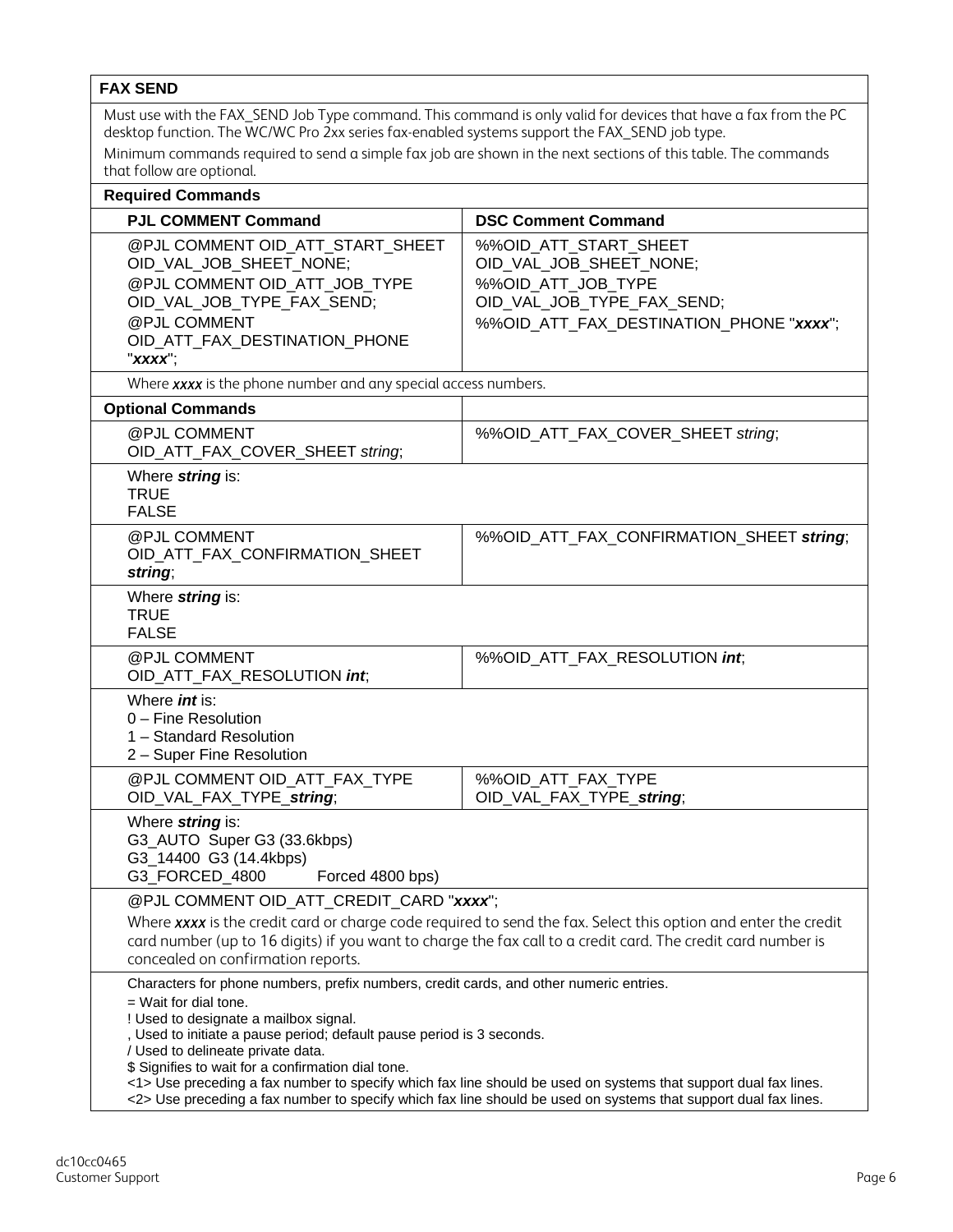#### <span id="page-6-0"></span>**BANNER SHEET (START SHEET)**

This command turns on/off the banner sheet that prints at the beginning of every job. It only applies to the job that contains the command; it does not affect any other jobs. If the device is configured to disable banner sheets, this command is ignored.

| <b>PJL COMMENT Command</b>                                      |                                                                                                                                                                        | <b>DSC Command</b>                                   |  |  |
|-----------------------------------------------------------------|------------------------------------------------------------------------------------------------------------------------------------------------------------------------|------------------------------------------------------|--|--|
| @PJL COMMENT OID_ATT_START_SHEET<br>OID_VAL_JOB_SHEET_"string"; |                                                                                                                                                                        | %%OID_ATT_START_SHEET<br>OID_VAL_JOB_SHEET_"string"; |  |  |
| Where <i>string</i> is:                                         |                                                                                                                                                                        |                                                      |  |  |
| <b>NONE</b>                                                     | Do not create a banner sheet for this job.                                                                                                                             |                                                      |  |  |
| <b>FULL</b>                                                     | Create a banner sheet for this job. By default, if the START SHEET comment is not included a<br>banner sheet is generated unless the device has banner sheet disabled. |                                                      |  |  |
| <b>USER</b>                                                     | A custom start sheet is included in this job.                                                                                                                          |                                                      |  |  |

### <span id="page-6-2"></span><span id="page-6-1"></span>**Media Comment Commands**

| <b>MEDIA SOURCE</b>                                                                                                                                                         |                                                                        |               |                      |                |  |
|-----------------------------------------------------------------------------------------------------------------------------------------------------------------------------|------------------------------------------------------------------------|---------------|----------------------|----------------|--|
| This command specifies the tray to supply the job's media. These are PCL commands rather than PJL commands. Insert<br>this command within the PCL portion of the print job. |                                                                        |               |                      |                |  |
| <b>PCL Cmd</b>                                                                                                                                                              |                                                                        | <b>PS Cmd</b> |                      |                |  |
| $<$ esc $>$ & $1$ <i>int</i> H                                                                                                                                              |                                                                        |               | <int>> setpagedevice |                |  |
| Where <i>int</i> is one of the following:                                                                                                                                   |                                                                        |               |                      |                |  |
|                                                                                                                                                                             | PCL <sub>5</sub><br>PCL <sub>6</sub><br><b>PS</b><br>int<br>int<br>int |               |                      |                |  |
| <b>Auto Select</b>                                                                                                                                                          | $\Omega$                                                               |               | 1                    | $\Omega$       |  |
| Tray 1                                                                                                                                                                      | 1                                                                      |               | 4                    | 1              |  |
| Tray 2                                                                                                                                                                      | 4                                                                      |               | 5                    | $\overline{2}$ |  |
| Tray 3                                                                                                                                                                      | 23                                                                     |               | 7                    | 3              |  |
| Tray 4                                                                                                                                                                      | 24                                                                     |               | 8                    | 4              |  |
| Tray 5                                                                                                                                                                      | 5                                                                      |               | 9                    | 6              |  |
| <b>Bypass Tray</b>                                                                                                                                                          | $\overline{2}$<br>5<br>2                                               |               |                      |                |  |
| NOTE: When sending a job with a tray selection, issue a MEDIA COLOUR "Unspecified" and MEDIA TYPE "Unspecified"<br>PJL COMMENT in the PDL.                                  |                                                                        |               |                      |                |  |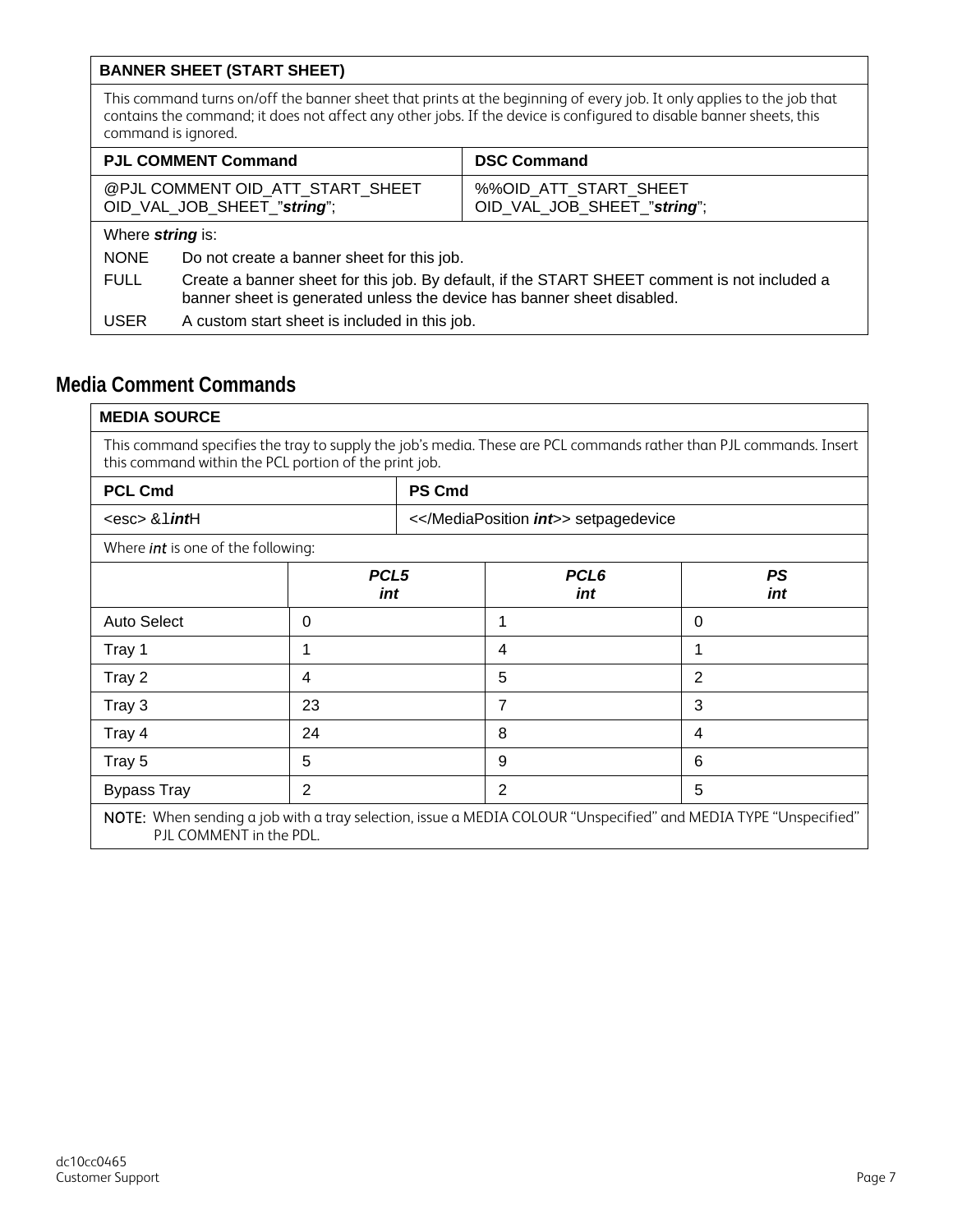#### <span id="page-7-0"></span>**MEDIA SIZE**

This command specifies the size of media on which to print the job. These are PCL commands rather than PJL commands. Insert a media size command within the PCL portion of the print job.

| <b>PCL Cmd</b>                                              |                         |                         | <b>PS Cmd</b>                                            |                                            |                         |                         |                          |
|-------------------------------------------------------------|-------------------------|-------------------------|----------------------------------------------------------|--------------------------------------------|-------------------------|-------------------------|--------------------------|
| <esc> &amp;1<i>int</i>A</esc>                               |                         |                         | <> setpagedevice<br>Note: / ImagingBBox null is optional |                                            |                         |                         |                          |
| Where <i>int</i> is one of the following:                   |                         |                         |                                                          |                                            |                         |                         |                          |
| <b>Media Sizes</b>                                          | PCL5<br>int             | PCL6<br>int             | PS(w h)<br><b>Points</b>                                 | <b>Media Sizes</b>                         | PCL5<br>int             | PCL6<br>int             | PS(w h)<br><b>Points</b> |
| Letter 8.5 x 11"<br>(216 x 279 mm)                          | $\overline{2}$          | $\mathbf 0$             | 612 X 792                                                | $9 \times 11"$<br>$(229 \times 279)$       | 201                     | 201                     | 648 x 792                |
| Legal 8.5 x 14"<br>(216 x 356 mm)                           | 3                       | $\mathbf{1}$            | 612 X 1008                                               | A4 (210 x 297 mm)                          | 26                      | $\overline{2}$          | 595 X 842                |
| Tabloid (Ledger) 11 x<br>17"                                | 6                       | $\overline{4}$          | 792 X 1224                                               | A3 (297 x 420 mm)                          | 27                      | 5                       | 842 X 1191               |
| (279 x 432 mm)                                              |                         |                         |                                                          |                                            |                         |                         |                          |
| Postcard $(4.5 \times 6")$<br>$(114 \times 152 \text{ mm})$ | 211                     | 13                      | 324 x 432                                                | A5 (148 x 210 mm)                          | 25                      | 15                      | 420 X 595                |
| 5 x 7" (127 x 178 mm)                                       | 204                     | 204                     | 360 x 504                                                | A6 (105 x 148 mm)                          | 203                     | 17                      | 297 x 420                |
| Invoice (Statement)<br>5.5 x 8.5" (216 x 140)<br>mm)        | 41                      | 41                      | 396 x 612                                                | JIS B4 (257 x 364)<br>mm)                  | 46                      | 10                      | 729 x 1032               |
| Executive 7.25 x 10.5"<br>$(184 \times 267 \text{ mm})$     | $\mathbf{1}$            | 3                       | 522 x 756                                                | JIS B5 (182 x 257<br>mm)                   | 45                      | 11                      | 516 x 729                |
| 8 x 10" (203 x 254 mm)                                      | 208                     | 208                     | 576 x 720                                                | JIS B6 (128 x 182<br>mm)                   | 205                     | 18                      | 363 x 516                |
| 8.5 x 13 inches<br>(215 x 330 mm)                           | 44                      | 212                     | 612 x 936                                                | Oversized A4 (223 x<br>297 mm)             | 200                     | 200                     | 632 x 842                |
| <b>Envelope Sizes</b>                                       | PCL <sub>5</sub><br>Int | PCL <sub>6</sub><br>int | PS(WH)<br><b>Points</b>                                  | <b>Envelope Sizes</b>                      | PCL <sub>5</sub><br>Int | PCL <sub>6</sub><br>int | PS(WH)<br><b>Points</b>  |
| C5 (162 x 229 mm)                                           | 91                      | 8                       | 459 x 649                                                | No.10<br>4.125 x 9.5" (105 x<br>241 mm)    | 81                      | 6                       | 297 x 684                |
| Monarch<br>3.875 x 7.5" (98 x 191<br>mm)                    | 80                      | $\overline{7}$          | 279 x 540                                                | <b>DL</b><br>$(110 \times 220 \text{ mm})$ | 90                      | 9                       | 312 x 624                |
| No. 9<br>3.875 x 8.875" (98 x<br>225 mm)                    | 221                     | 221                     | 279 x 639                                                | $5.5 \times 7"$                            | 220                     | 220                     | 396 x 504                |

NOTE: When sending a job with a media size, there must be a MEDIA COLOUR "Unspecified" and MEDIA TYPE "Unspecified" PJL COMMENT command issued in the PDL.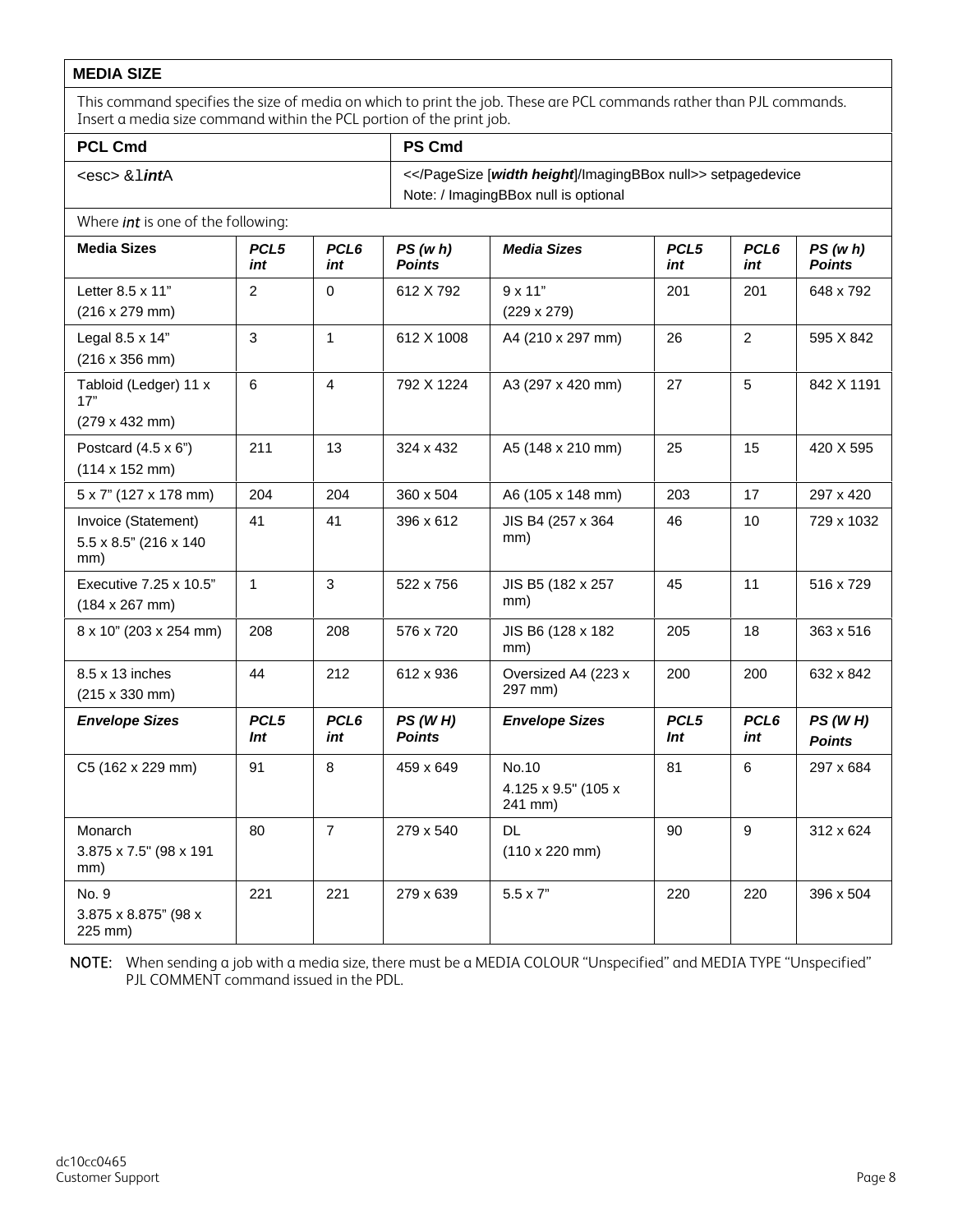<span id="page-8-0"></span>

| <b>MEDIA TYPE</b>                                              |                                                                                                                        |                           |                             |                                |  |
|----------------------------------------------------------------|------------------------------------------------------------------------------------------------------------------------|---------------------------|-----------------------------|--------------------------------|--|
| Type command to Unspecified.                                   | Media types are used to distinguish the type of media a job requires. If using the Media Source command, set the Media |                           |                             |                                |  |
| <b>PJL COMMENT Command</b>                                     |                                                                                                                        |                           | <b>DSC Comment Command</b>  |                                |  |
| "String";                                                      | @PJL COMMENT OID_ATT_DEFAULT_MEDIUM_TYPE                                                                               |                           | "String";                   | %% OID_ATT_DEFAULT_MEDIUM_TYPE |  |
| Where <i>string</i> is one of the following:                   |                                                                                                                        |                           |                             |                                |  |
| <b>Driver Nomenclature</b>                                     | <b>String</b>                                                                                                          |                           | <b>Driver Nomenclature</b>  | <b>String</b>                  |  |
| Plain                                                          | Standard                                                                                                               | Labels                    |                             | Labels                         |  |
| Punched                                                        | <b>Drilled</b>                                                                                                         | Pre-Printed<br>Preprinted |                             |                                |  |
| Transparency                                                   | Envelopes<br>Envelope<br>Transparency                                                                                  |                           |                             |                                |  |
| Custom1 (etc for 2-7)<br>Custom1-7<br>Letterhead<br>Letterhead |                                                                                                                        |                           |                             |                                |  |
| Pre-cut Tab*                                                   | <b>PrecutTabs</b>                                                                                                      | Other<br>Other            |                             |                                |  |
| Heavyweight                                                    | CardStock                                                                                                              | Rough Surface<br>Rough    |                             |                                |  |
| Recycled                                                       | Recycled                                                                                                               |                           | <b>Printer Default Type</b> | System-Default                 |  |

#### <span id="page-8-1"></span>**MEDIA COLOR**

Use this command to indicate the color of the media used to print a job. The strings are case sensitive with the first letter capitalized and the rest lower-case. When using a Media Source command, issue a Media Type command set to Unspecified.

Bond **Bond Bond Automatically Select** *Unspecified* 

| <b>PJL COMMENT Command</b>                              | <b>PS Set Page</b> |
|---------------------------------------------------------|--------------------|
| @PJL COMMENT<br>OID_ATT_DEFAULT_MEDIUM_COLOUR "string"; | <> setpagedevice   |

Where *string* is one of the following:

White, Yellow, Green, Buff, Red, Ivory, Gray, Clear, Pink, Goldenrod, Orange, Unspecified, Blue, Other, Custom1, Custom2, Custom3, Custom4, Custom5, Custom6, Custom7

#### <span id="page-8-3"></span><span id="page-8-2"></span>**Formatting Comment Commands**

#### **COLLATION**

This attribute controls the collation status of the output. COLLATE results in sets of pages, for example two copies of a 3 page job results in pages 1 through 3 printed, then pages 1 through 3 printed again. NO\_PAGE COLLATE results in page 1 printing twice, page 2 printing twice and page 3 printing twice.

| <b>PJL COMMENT Command</b>                   | <b>DSC Comment Command</b> |
|----------------------------------------------|----------------------------|
| @PJL COMMENT OID_ATT_OUTPUT string;          | %%OID_ATT_OUTPUT string;   |
| Where <i>string</i> is one of the following: |                            |
| OID VAL OUTPUT PAGE COLLATE                  |                            |
| OID_VAL_OUTPUT_NO_PAGE_COLLATE               |                            |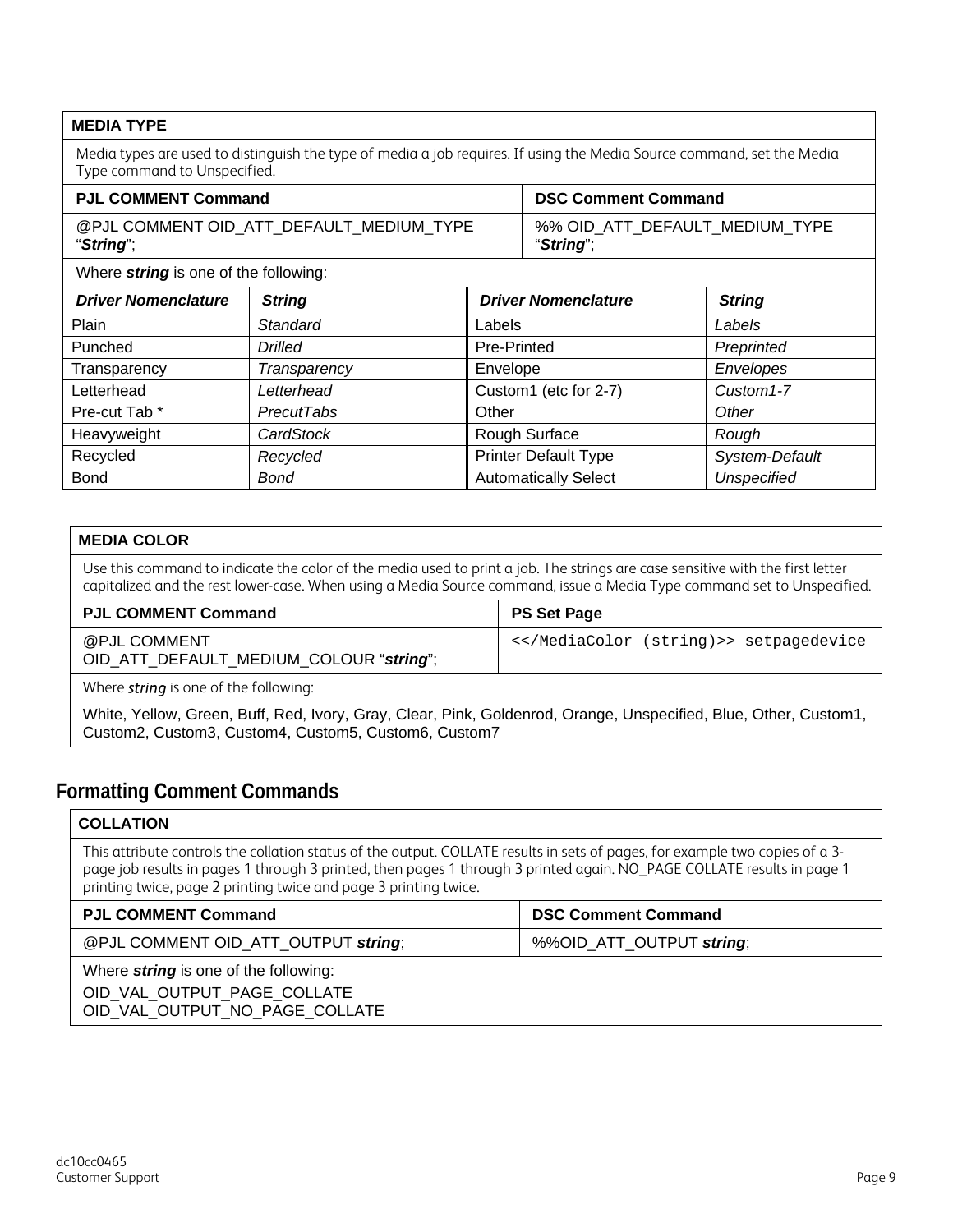<span id="page-9-0"></span>

| <b>FEED EDGE</b>                                                                                                                                                    |                             |
|---------------------------------------------------------------------------------------------------------------------------------------------------------------------|-----------------------------|
| The values indicate the feed edge to use.                                                                                                                           |                             |
| <b>PJL COMMENT Command</b>                                                                                                                                          | <b>DSC Comment Command</b>  |
| @PJL COMMENT OID ATT FEED EDGE string;                                                                                                                              | %% OID ATT FEED EDGE value; |
| Where <i>string</i> is:<br>OID VAL FEED EDGE SHORT LEADING<br>OID VAL FEED EDGE SHORT TRAILING<br>OID VAL FEED EDGE LONG LEADING<br>OID VAL FEED EDGE LONG TRAILING |                             |

#### <span id="page-9-1"></span>**SIMPLEX / DUPLEX PRINTING**

This command specifies if a job is to print on one side or both sides of the sheet. Choose one of the methods below for indicating this feature.

Short edge bind (*Duplex Tumble ON)* = Duplex so that when page is rotated about the short edge, second side image is right side up.

Long edge bind (*Duplex Tumble OFF*) = Duplex so that when page is rotated about the long edge, second side image is right side up.

| <b>PJL COMMENT Cmd</b>                                                     | <b>DSC Comment Cmd</b>                | <b>PCL Cmd</b>                                                          |                                            | <b>PS Cmd</b>                            |
|----------------------------------------------------------------------------|---------------------------------------|-------------------------------------------------------------------------|--------------------------------------------|------------------------------------------|
| @PJL COMMENT<br>OID ATT PLEX<br>OID VAL PLEX string;                       | %%OID ATT PLEX<br>OID_VAL_PLEX_string | PCL <sub>5</sub><br><esc> &amp; lintS</esc>                             | PCL <sub>6</sub><br>DuplexPageMode<br>(53) | </Tumble string >><br>setpagedevice      |
| Where <i>string</i> is:<br>$SIMPLEX = simplex$<br>$DUPLEX = \text{duplex}$ |                                       | Where <i>int</i> is:<br>$0 =$ Simplex<br>$1 =$ Duplex Long Edge Binding | 2 = Duplex Short Edge Binding              | Where <i>string</i> is:<br>true<br>false |

### <span id="page-9-2"></span>**Finishing Comment Commands**

<span id="page-9-3"></span>

| <b>OFFSET</b>                                                                                                |                       |
|--------------------------------------------------------------------------------------------------------------|-----------------------|
| This feature provides a physical offset of hard copy that distinguishes between sets or stacks within a job. |                       |
| <b>PJL SET Cmd</b>                                                                                           | <b>PS Cmd</b>         |
| @PJL SET JOBOFFSET=string                                                                                    | <int>> setpagedevice  |
| Where <i>string</i> is:                                                                                      | Where <i>int</i> is:  |
| <b>ON</b>                                                                                                    | $0 = no$ offset       |
| <b>OFF</b>                                                                                                   | $3 =$ offset each set |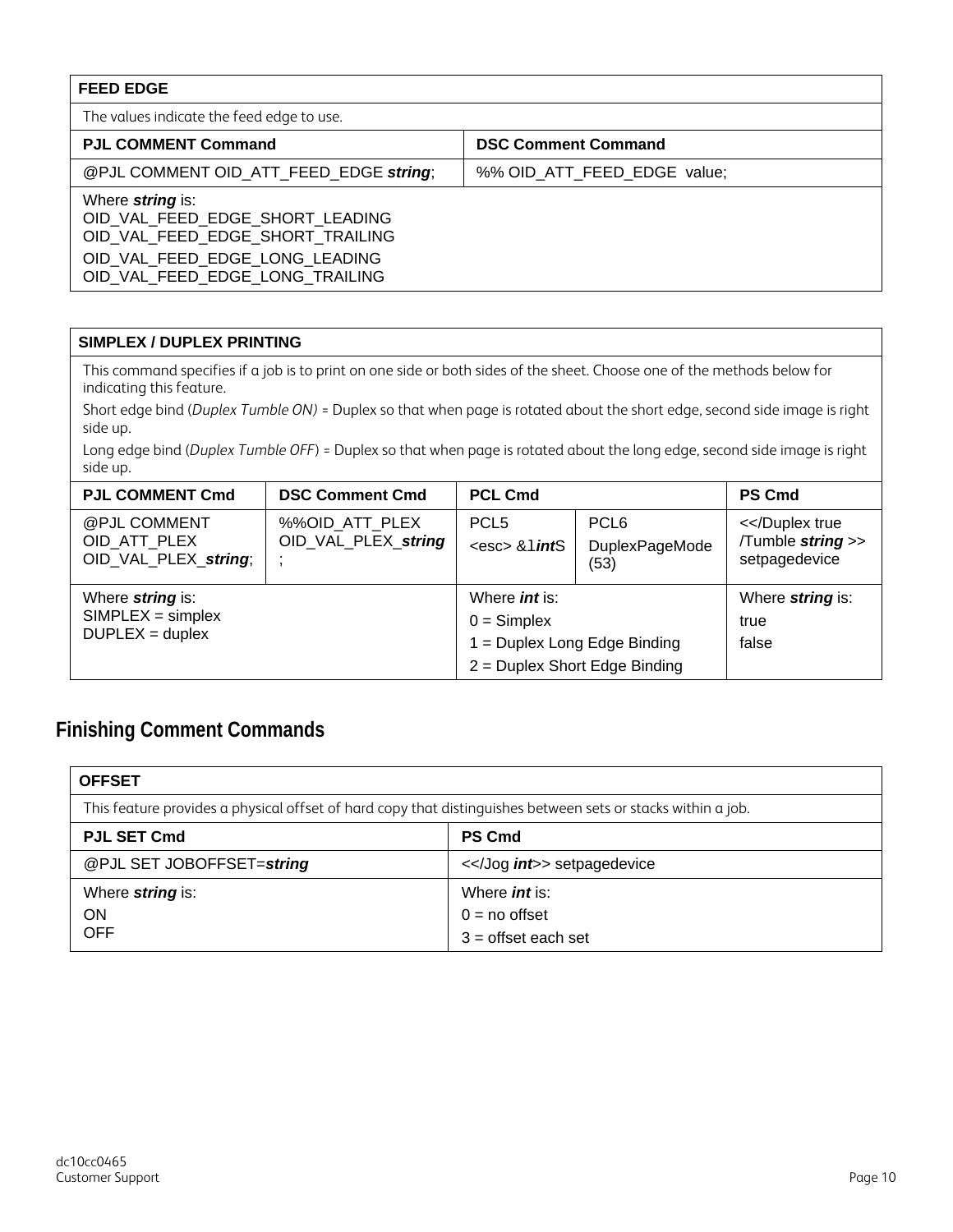#### <span id="page-10-0"></span>**OUTPUT DESTINATION**

Indicates the output location where the print job is sent.

#### **PJL COMMENT Command**

@PJL COMMENT OID\_ATT\_OUTPUT\_BINS OID\_VAL\_OUTPUT\_BIN\_*string*;

#### Where *string* is:

MIDDLE - For Offset Catch Tray

TOP - For Top Output Tray of Finisher

STACKER - Finisher Stacker Tray

<span id="page-10-1"></span>

| <b>STAPLE</b>                                                                          |                                                 |                                                             |                                                                                                  |  |
|----------------------------------------------------------------------------------------|-------------------------------------------------|-------------------------------------------------------------|--------------------------------------------------------------------------------------------------|--|
| This command indicates use and location of staple(s).                                  |                                                 |                                                             |                                                                                                  |  |
| <b>PJL COMMENT</b><br>Command                                                          | <b>DSC Comment</b><br>Command                   | <b>PS SET Page</b>                                          | <b>PS Cmd</b>                                                                                    |  |
| @PJL COMMENT<br>XRXSTAPLE=string;                                                      | OID_ATT_FINISHIN<br>G value                     | @PJL SET<br>STAPLEOPTION=string                             | <int>> setpagedevice<br>/StapleDetails</StapleLocation("string")>>                               |  |
| Where <i>string</i> is:<br><b>PORTRAIT</b><br>LANDSCAPE<br><b>DUAL</b>                 | Where value is:<br><b>STAPLE</b><br><b>NONE</b> | Where <i>string</i> is:<br><b>NONE</b><br><b>ONE</b><br>TWO | Where <i>int</i> is:<br>$0 = No$ Staple<br>$3 =$ Staple at end of set<br>Where <i>string</i> is: |  |
| SinglePortrait<br>SingleLandscape<br>Dual Landscape<br>Multiple                        |                                                 |                                                             |                                                                                                  |  |
| The following PJL Comment Command indicates the use of 4 staples to the trailing edge: |                                                 |                                                             |                                                                                                  |  |
| @PJL COMMENT OID_ATT_FINISHING<br>OID_VAL_FINISHING_STAPLE_MULTIPLE;                   |                                                 |                                                             |                                                                                                  |  |

<span id="page-10-2"></span>

| <b>HOLE PUNCH</b>                                                                                        |                        |                                                                                                                                                                |
|----------------------------------------------------------------------------------------------------------|------------------------|----------------------------------------------------------------------------------------------------------------------------------------------------------------|
| This command indicates hole punches for a print job on a device with hole punch capability.              |                        |                                                                                                                                                                |
| <b>PJL COMMENT Cmd</b>                                                                                   | <b>DSC Comment Cmd</b> | <b>PS Cmd</b>                                                                                                                                                  |
| @PJL COMMENT<br>OID ATT PUNCH int.                                                                       | %%OID ATT PUNCH int,   | <int1 /PunchDetails <int2>>>> setpagedevice                                                                                                                    |
| Where $int$ is:<br>0 for No Home Punch<br>1 for 3 Hole Punch<br>2 for 2 Hole Punch<br>4 for 4 Hole Punch |                        | Where <i>int1</i> is:<br>0 for No Punch<br>4 for Punch<br>Where $int2$ is:<br>0 for No Punch<br>2 for 2 Hole Punch<br>3 for 3 Hole Punch<br>4 for 4 Hole Punch |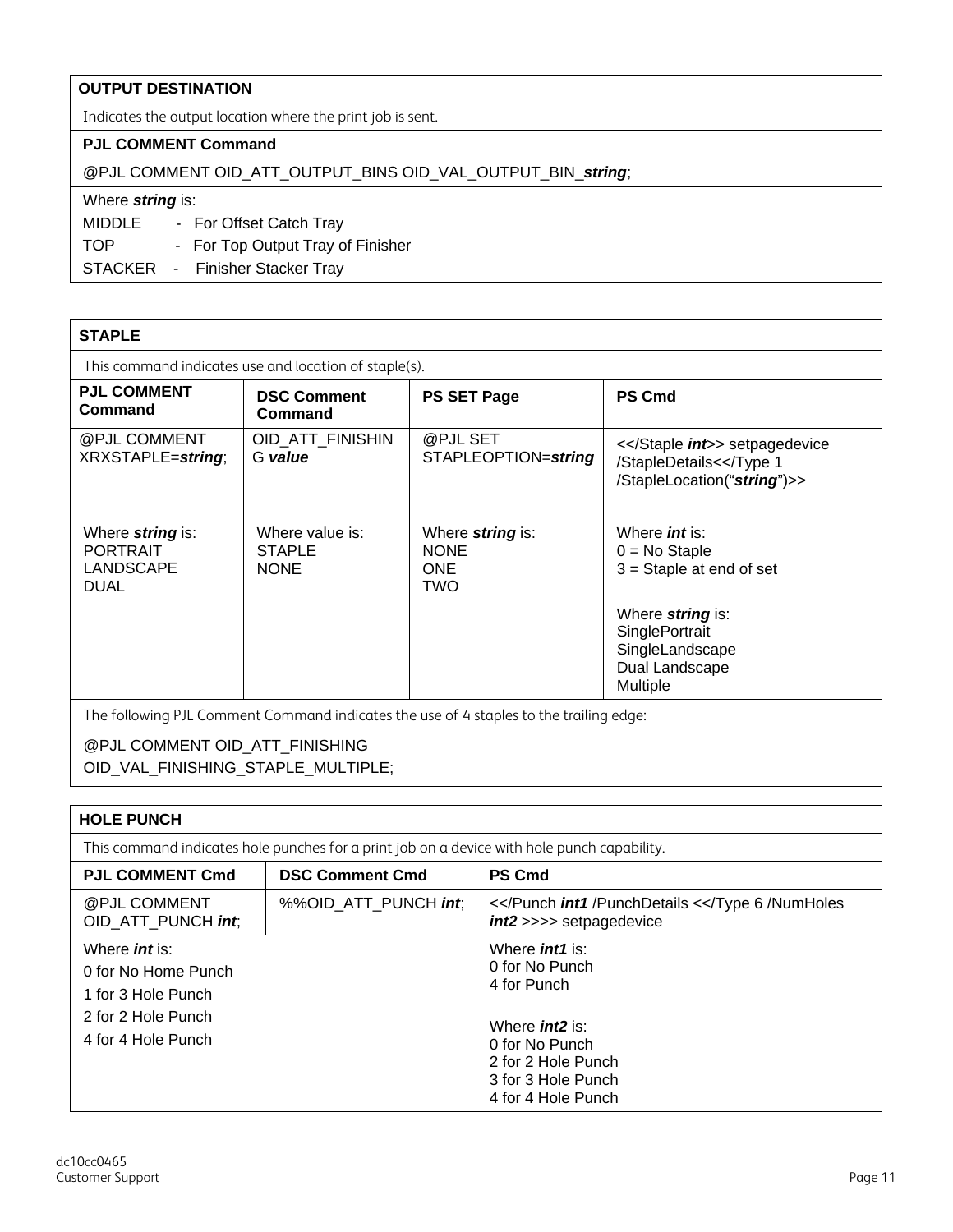#### <span id="page-11-0"></span>**BOOKLET FOLD and STAPLE**

This command indicates to fold and staple or not stapling the print job if the Professional Finisher is installed. *Note:* Booklet Fold, Unstapled or Stapled also requires a LeadingEdge 2 or OID\_VAL\_FEED\_EDGE\_SHORT\_TRAILING command to insure SEF feeding.

| <b>PS Set Page</b>                                                  | <b>PJL COMMENT Cmd</b>    | <b>DSC Comment Cmd</b>          |
|---------------------------------------------------------------------|---------------------------|---------------------------------|
| <>                                                                  | @ PJL COMMENT             | %% OID ATT BOOKLET value;       |
| setpagedevice                                                       | OID ATT BOOKLET value;    |                                 |
|                                                                     |                           | Enumerations for "value"        |
| boolean; = true or false                                            | Enumerations for "value"  | OID VAL_BOOKLET_STAPLE          |
| < <td>OID VAL BOOKLET STAPLE</td> <td>OID VAL BOOKLET NOSTAPLE</td> | OID VAL BOOKLET STAPLE    | OID VAL BOOKLET NOSTAPLE        |
| /Staples int >> >>                                                  | OID VAL BOOKLET NOSTAPLE  |                                 |
| setpagedevice                                                       |                           | %%OID ATT FINISHING "value"     |
|                                                                     | @PJL COMMENT              |                                 |
| where int is one of the                                             | OID ATT FINISHING         | Enumerations for "value"        |
| following:                                                          | OID VAL FINISHING BOOKLET | OID VAL FINISHING BOOKLET       |
| $0 = Do$ not staple                                                 |                           |                                 |
| $2 = 2$ Staples                                                     | @ PJL COMMENT             |                                 |
|                                                                     | OID ATT FEED EDGE         | %%OID_ATT_FEED_EDGE "value"     |
| /LeadingEdge 2                                                      | OID VAL FEED EDGE SHORT   |                                 |
|                                                                     | <b>TRAILING</b>           |                                 |
|                                                                     |                           | Enumerations for "value"        |
|                                                                     |                           | OID_VAL_FEED_EDGE_SHORT_TRAILIN |
|                                                                     |                           | G                               |

<span id="page-11-1"></span>

| <b>BOOKLET FOLD TYPE</b>                                                                                                                                                                                                                 |                                                                                                                                                                                                                              |                                                                                                                                                                                                                         |
|------------------------------------------------------------------------------------------------------------------------------------------------------------------------------------------------------------------------------------------|------------------------------------------------------------------------------------------------------------------------------------------------------------------------------------------------------------------------------|-------------------------------------------------------------------------------------------------------------------------------------------------------------------------------------------------------------------------|
| This command indicates an optional fold type generated by the professional finisher. The short edge feed command is also<br>required to use the booklet fold command.                                                                    |                                                                                                                                                                                                                              |                                                                                                                                                                                                                         |
| <b>PS Set Page</b>                                                                                                                                                                                                                       | <b>PJL COMMENT Cmd</b>                                                                                                                                                                                                       | <b>DSC Comment Cmd</b>                                                                                                                                                                                                  |
| /LeadingEdge integer<br>or null                                                                                                                                                                                                          | @ PJL COMMENT<br>OID ATT FEED EDGE value;                                                                                                                                                                                    | %% OID ATT FEED EDGE value;                                                                                                                                                                                             |
| $null = use default orientation for$<br>specified PageSize to<br>select which edge is the<br>top of the page.<br>$0 =$ Short edge, leading edge is<br>the top of the page.<br>$2 =$ Short edge, trailing edge is<br>the top of the page. | Enumerations for "value";<br>OID_VAL_FEED_EDGE_SHORT<br><b>LEADING</b><br>Short edge, leading edge is the<br>top of the page.<br>OID VAL FEED EDGE SHORT<br>TRAILING<br>Short edge, trailing edge is the<br>top of the page. | Enumerations for "value";<br>OID VAL FEED EDGE SHORT LEADIN<br>G<br>Short edge, leading edge is the top of the<br>page.<br>OID_VAL_FEED_EDGE_SHORT_TRAILIN<br>G<br>Short edge, trailing edge is the top of the<br>page. |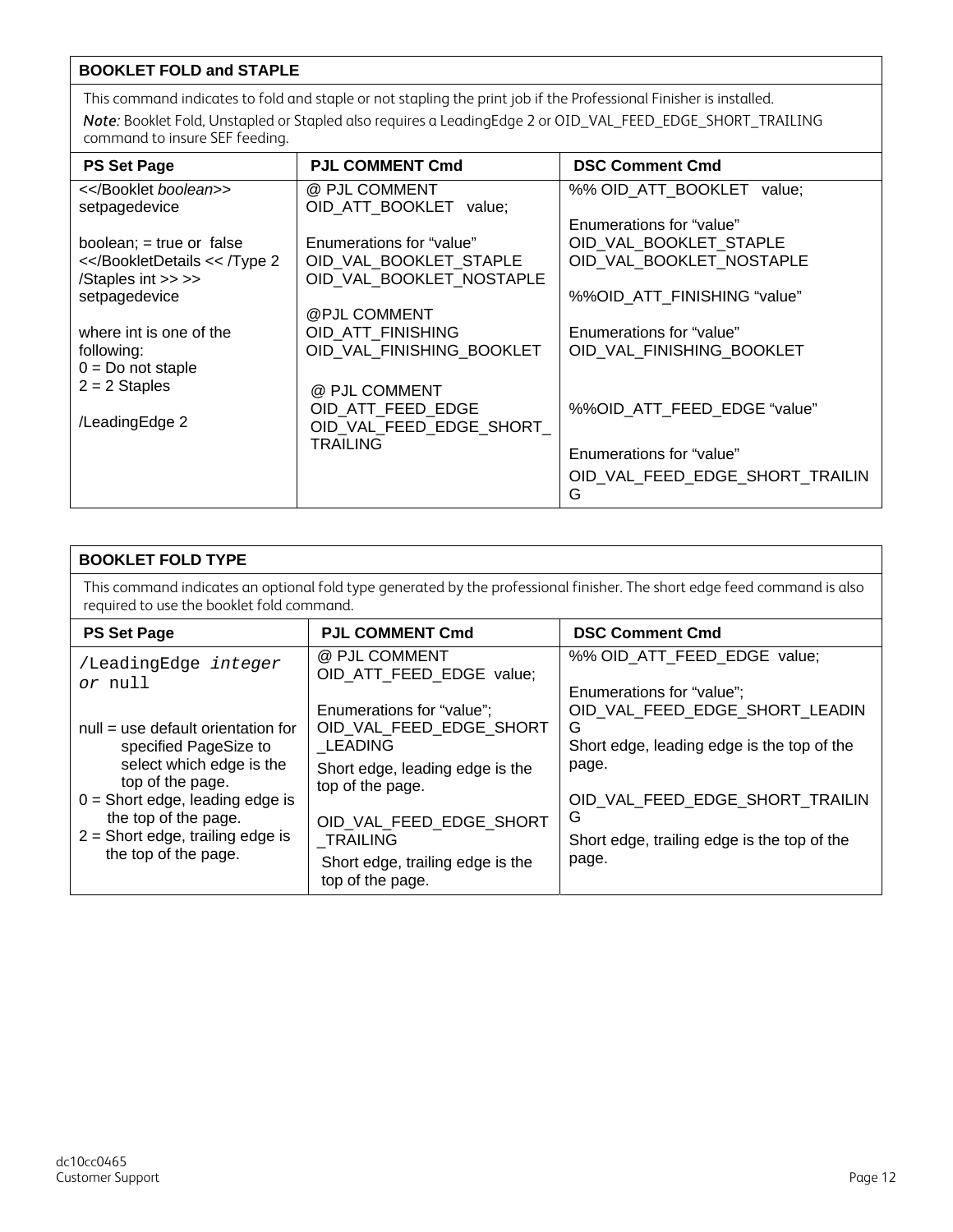## <span id="page-12-0"></span>**Image Quality**

<span id="page-12-1"></span>

| <b>RESOLUTION</b>                           |                                                                                |
|---------------------------------------------|--------------------------------------------------------------------------------|
| This command sets the resolution value.     |                                                                                |
| <b>PJL COMMENT Cmd</b>                      | <b>PS Cmd</b>                                                                  |
| @PJL SET RESOLUTION=int                     | </ValuesPerColorComponent 2 >> >> setpagedevice<br><int int   >> setpagedevice |
| Where <i>int</i> is:<br>600<br>1200<br>1800 | Where <i>int</i> is:<br>600 600<br>1200 1200<br>1800 1800                      |

<span id="page-12-2"></span>

| <b>TONER SAVER</b>                                                            |                                                                  |                                                                                                                                                                                                                                                |
|-------------------------------------------------------------------------------|------------------------------------------------------------------|------------------------------------------------------------------------------------------------------------------------------------------------------------------------------------------------------------------------------------------------|
| Use this command to control toner consumption when printing.                  |                                                                  |                                                                                                                                                                                                                                                |
| <b>PJL COMMENT Cmd</b>                                                        | <b>DSC Comment Cmd</b>                                           | <b>PS Cmd</b>                                                                                                                                                                                                                                  |
| @PJL COMMENT<br>OID_ATT_PRINT_QUALITY<br>OID_VAL_PRINT_QUALITY<br>$\_string;$ | %%OID_ATT_PRINT_QUALIT<br>Y<br>OID_VAL_PRINT_QUALITY_s<br>tring; | << /PostRenderingEnhance boolean<br>(true/false)<br>/PostRenderingEnhanceDetails<br>$<<$ /Type 33<br>/DensityControl <i>int1</i><br>/TonerSaver int2<br>><br>>> setpagedevice                                                                  |
| Where string is:<br><b>NORMAL</b><br><b>DRAFT</b>                             |                                                                  | Where <i>int1</i> is:<br>$-3$ – light<br>$-2$<br>$-1$<br>0<br>$+1$<br>$+2$<br>$+3 - Dark$<br>Where <i>int2</i> is:<br>$0 = Normal$<br>$1 = Toner Saver$<br>Note: It is necessary to send DensityControl<br>and TonerSaver in the same command. |

## <span id="page-12-3"></span>**Print Job Accounting**

<span id="page-12-4"></span>

| <b>NETWORK ACCOUNTING</b>                                                                                                                                                                   |                                                             |
|---------------------------------------------------------------------------------------------------------------------------------------------------------------------------------------------|-------------------------------------------------------------|
| This accounting command sends User ID and Account ID data with a job for job-based accounting purposes. User ID and<br>Account ID are each up to 32 chars long and concatenated using I042. |                                                             |
| <b>PJL COMMENT Cmd</b>                                                                                                                                                                      | <b>DSC Comment Cmd</b>                                      |
| @PJL COMMENT<br>OID_ATT_ACCOUNTING_INFORMATION_AV<br>P"XRX_USERID,USER1"                                                                                                                    | %%OID_ATT_ACCOUNTING_INFORMATION AVP<br>"XRX USERID, USER1" |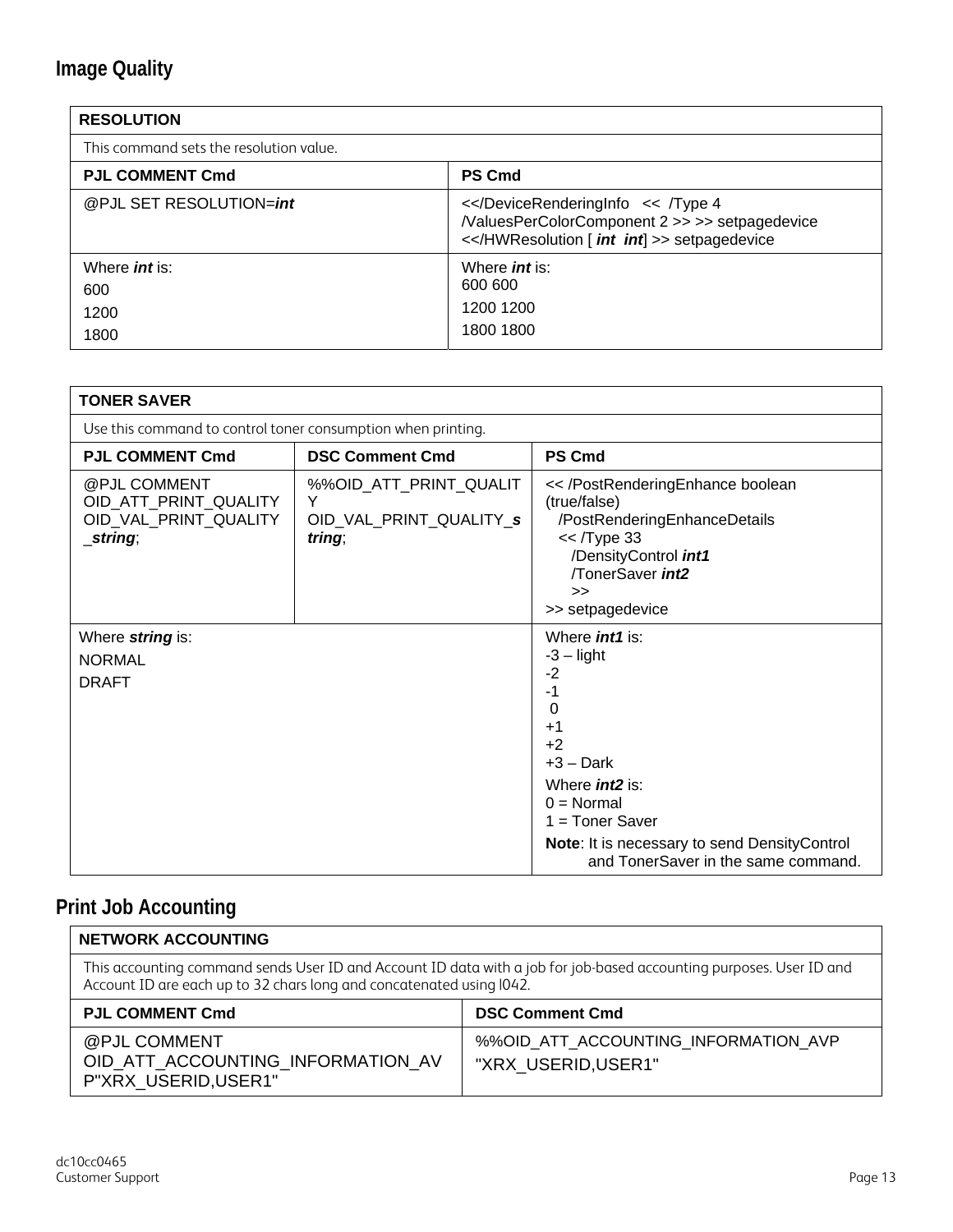#### <span id="page-13-0"></span>**INTERNAL AUDITRON**

This PJL command sends the users pin number for use by devices that support the Internal Auditron or Xerox Standard Accounting (XSA). You must provide at least a valid USERID. You may also provide a GENERAL Account number or GROUP Account number if required.

| <b>PJL COMMENT Cmd</b>                                                                                                                                                                                                                         | <b>DSC Comment Cmd</b>                                                                                                                                                                            |  |  |  |
|------------------------------------------------------------------------------------------------------------------------------------------------------------------------------------------------------------------------------------------------|---------------------------------------------------------------------------------------------------------------------------------------------------------------------------------------------------|--|--|--|
| @PJL COMMENT<br>OID ATT ACCOUNTING INFORMATION A<br>VP "XRX USERID, xxxx";<br>@PJL COMMENT<br>OID ATT ACCOUNTING INFORMATION A<br>VP "XRX_GENERALACCT, yyyy";<br>@PJL COMMENT<br>OID ATT ACCOUNTING INFORMATION A<br>VP "XRX GROUPACCT, zzzz"; | %%OID ATT ACCOUNTING INFORMATION AVP<br>"XRX USERID, xxxx";<br>%%OID ATT ACCOUNTING INFORMATION AVP<br>"XRX_GENERALACCT, yyyy";<br>%%OID ATT ACCOUNTING INFORMATION AVP<br>"XRX GROUPACCT, zzzz"; |  |  |  |
| Where xxxx is a valid USER Pin number.<br>Where yyyy is a valid GENERAL Account number.<br>Where <b>zzzz</b> is a valid GROUP Account number.                                                                                                  |                                                                                                                                                                                                   |  |  |  |

<span id="page-13-1"></span>

| <b>INTERLEAVE</b>                                                                            |                                                 |  |  |  |
|----------------------------------------------------------------------------------------------|-------------------------------------------------|--|--|--|
| This command identifies the type of page to insert between sets.                             |                                                 |  |  |  |
| <b>PJL COMMENT Cmd</b>                                                                       | <b>DSC Comment Cmd</b>                          |  |  |  |
| @PJL COMMENT OID ATT INTERLEAVE<br>OID VAL INTERLEAVE string;                                | %%OID_ATT_INTERLEAVE OID_VAL_INTERLEAVE_string; |  |  |  |
| Where <i>string</i> is one of the following:<br><b>NONE</b><br><b>BLANK</b><br><b>IMAGED</b> |                                                 |  |  |  |

#### <span id="page-13-2"></span>**INTERLEAVE MEDIA COLOR**

This command identifies the color of the interleaved pages.

| <b>PJL COMMENT Cmd</b>                             | <b>DSC Comment Cmd</b>               |  |
|----------------------------------------------------|--------------------------------------|--|
| @PJL COMMENT OID ATT INTERLEAVE COLOR<br>"string"; | %%OID_ATT_INTERLEAVE_COLOR "string": |  |

Where *string* is one of the following: (entries are case sensitive)

White, Yellow, Green, Buff, Red, Ivory, Gray, Clear, Pink, Goldenrod, Orange, Unspecified, Blue, Other, Custom1, Custom2, Custom3, Custom4, Custom5, Custom6, Custom7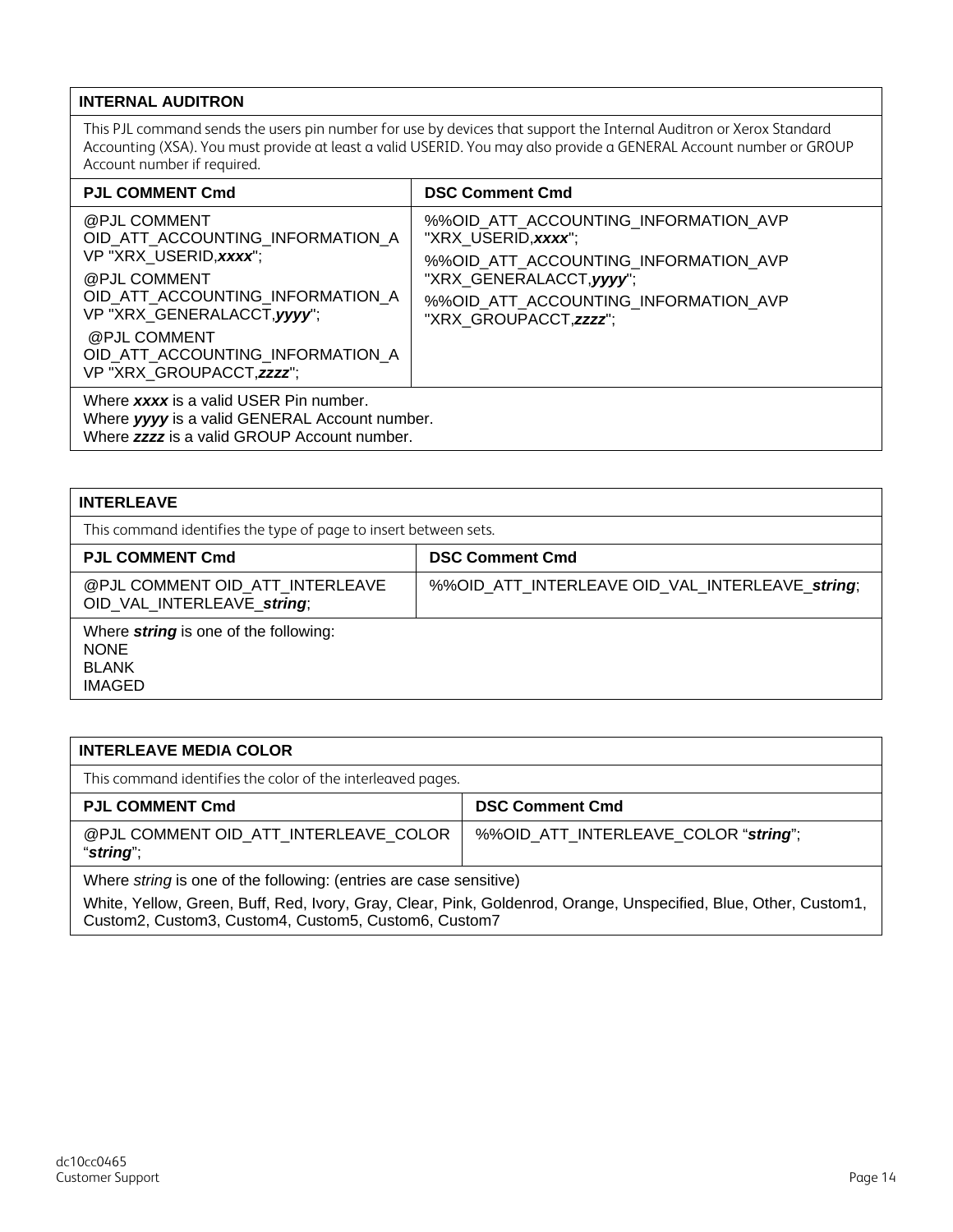#### <span id="page-14-0"></span>PJL/PCL Dependencies/Caveats

- Locate all PJL commands in the first 64KB of the job.
- To combine printer escape commands (not including PJL commands):
	- $\triangleright$  The first two characters after the  $\leq$ esc $>$  MUST be the same.
	- $\triangleright$  All alpha characters MUST be lowercase, except the final terminating character.
	- $\triangleright$  The commands are read left to right. Combine them in the order you wish them executed. For example, print 5 copies (<ESC>&l5X) and use letter size (<ESC>&l2A) is combined as: <ESC>&l5x2A
- In case of duplicate commands, the last one requested takes precedence.
- The @PJL SET COPIES takes precedence over the PCL Escape Command (<ESC> & l *int* X>) to determine number of copies. In general, a PJL command takes precedence over a PCL command.
- When printing a job with an odd number of pages and duplex front and back imaged covers, the printer always prints on both sides of the front and back covers. The remaining pages are printed on the document body media type and color with a blank page inserted to allow an image on both sides of the back cover.
- When using the Blank Front or the Blank Front & Back Cover command, the Cover Media Size command is optional. If the cover size command is not in the PDL, the printer assumes the cover media size is the same as the document body.
- Use one of the following methods to specify media selection:
	- $\triangleright$  Describe the media attributes with size, color, and type and allow the device to select the matching source tray. If the media description method is used, leave source tray selection out of the request or set to Auto. If not, the tray selection defeats the auto tray selection capabilities of the device.
	- $\triangleright$  Indicate the tray to supply media. If the source tray method is used, the system automatically defaults paper type to the defined SYSTEM DEFAULT unless specified otherwise. This prevents inadvertent use of special paper types. To override, include a paper type specification of UNSPECIFIED in the job.

#### <span id="page-14-1"></span>DSC/PS Dependencies/Caveats

- All %% commands (DSC comments) must be in the first 64KB of the job.
- WorkCentres supports PostScript resolutions up to and including 1800 x 1800. Some PostScript jobs may not print if the high resolution is indicated. If this occurs, print the same job at a lower resolution.
- The following media sizes do not print duplex and do not support staple commands: A6, B6, 5 x 7" Postcard (4.5 x 6"), envelopes and any custom sized media where the page width is less than 5.5". A request to duplex or staple these media sizes is ignored.
- Jobs that indicate Transparencies, Labels, Envelopes or Tab-Stock do not support duplex commands. The duplex print request is ignored when any of these media types are used.
- When printing an odd number of pages in a document with duplex front and back imaged covers, the printer always prints on both sides of the front and back covers. The remaining pages print on the document body media type and color with a blank page inserted to allow an image on both sides of the back cover.
- When using the Blank Front or the Blank Front and Back Cover command, the Cover Media Size command is optional. If the Cover Media Size command is not in the PDL, the printer assumes the cover media size as that of the document body.
- Use one of the following methods to specify media selection:
	- $\triangleright$  Describing the media attributes with size, color, and type and allowing the device to select the matching source tray. If the media description method is used, leave source tray selection out of the request or specifically set to Auto. Otherwise, the tray selection defeats the auto tray selection capabilities of the device.
	- $\triangleright$  Specifically indicate the tray to feed from. If the source tray method is used, the system automatically defaults paper type to the defined SYSTEM DEFAULT unless specified otherwise. This occurs to prevent inadvertent use of special paper types. To override, include a paper type specification of UNSPECIFIED in the job.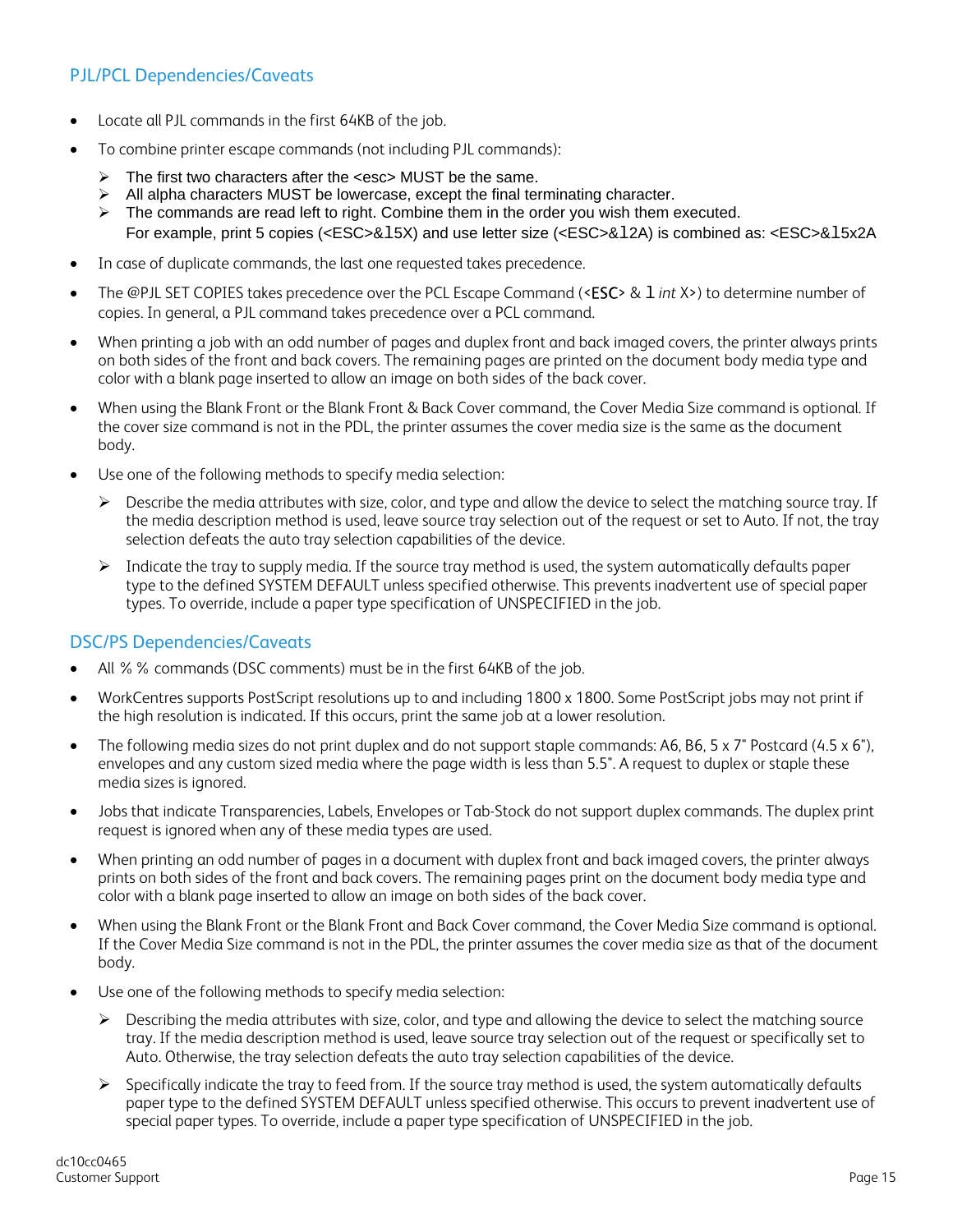## Examples

## Basic PCL/PJL Template

This section illustrates a standard PCL template example that is used to access general print features. This example lists each feature and the syntax, both PCL commands and PJL, required to use these features.

Note: This section is only an example that may include features and commands that do not exist for this product.

Section 1 (Opening Command, Required for all files)

<ESC>%-12345X@PJL JOB

#### Section 2 (PJL Set Commands)

@PJL SET RESOLUTION=600 @PJL SET COPIES=1 @PJL SET DENSITY=4 @PJL SET JOBOFFSET=ON

#### Section 3 (XRXbegin – Opening Comment Statement, Required) @PJL COMMENT XRXbegin

#### Section 4 (PJL Comments)

@PJL COMMENT OID\_ATT\_JOB\_NAME "Readme.txt"; @PJL COMMENT OID\_ATT\_START\_SHEET OID\_VAL\_JOB\_SHEET\_NONE; @PJL COMMENT OID\_ATT\_JOB\_OWNER "John Smith"; @PJL COMMENT OID\_ATT\_JOB\_TYPE OID\_VAL\_JOB\_TYPE\_PRINT; @PJL COMMENT OID\_ATT\_DEFAULT\_MEDIUM\_TYPE "Cardstock"; @PJL COMMENT OID\_ATT\_DEFAULT\_MEDIUM\_COLOUR "Green"; @PJL COMMENT OID\_ATT\_PRINT\_QUALITY OID\_VAL\_PRINT\_QUALITY\_DRAFT; @PJL COMMENT OID\_ATT\_FINISHING OID\_VAL\_FINISHING\_STAPLE; @PJL COMMENT XRXSTAPLE=PORTRAIT; "6.15.0.128.95.124.157.20.0.1.11.4";

#### Section 5 (XRXend - Closing Statement for Comment Section, Required) @PJL COMMENT XRXend

Section 6 (PCL Code used to invoke PCL Language) @PJL ENTER LANGUAGE=PCL

#### Section 7 (PCL Data Stream or ASCII Document inserted here for Options such as Selecting Different Fonts, Simplex, Duplex, etc.)

[Document or Text to print inserted here]

\_%1BINWU0PW0,0PW0,1UL1,60,40UL2,12.5,12.5,12.5,12.5,12.5,12.5,12.5,12.5UL3, 40,25,10,25UL4,35,15,10,15,10,15LT0,10,1LTLA1,4,2,1SP1TR0CF2\_%1A\_&l1X\_&l1S \_&l0H\_&l0o6a4d1E\_\*t600R\_\*v1onT\_\*rF\_\*c7181x4609Y\_\*p162x555Y\_\*cT\_\*pxY\_%1BI P0,0,1016,1016SC0,600,0,600;\_%1A\_\*v1O\_\*v1T\_%0BFT10,0;\_%0A\_\*p544x855Y\_\*c 2160a3200b1P\_(19U\_(s4099t0b0s20.00h0P\_\*vT\_%0BFT;\_%0A\_\*p544x883Y

Section 8 (Closing Command, Required at end of Document)

<ESC>%-12345X

<span id="page-15-0"></span>This print job specifies the following items:

- Job owner
- Job name
- $\bullet$  11 x 17 paper size
- **•** Heavyweight
- **Green paper**
- 1 staple
- Sample set
- Draft mode

Note:

The quotations in the Job Name and Job Owner lines are required.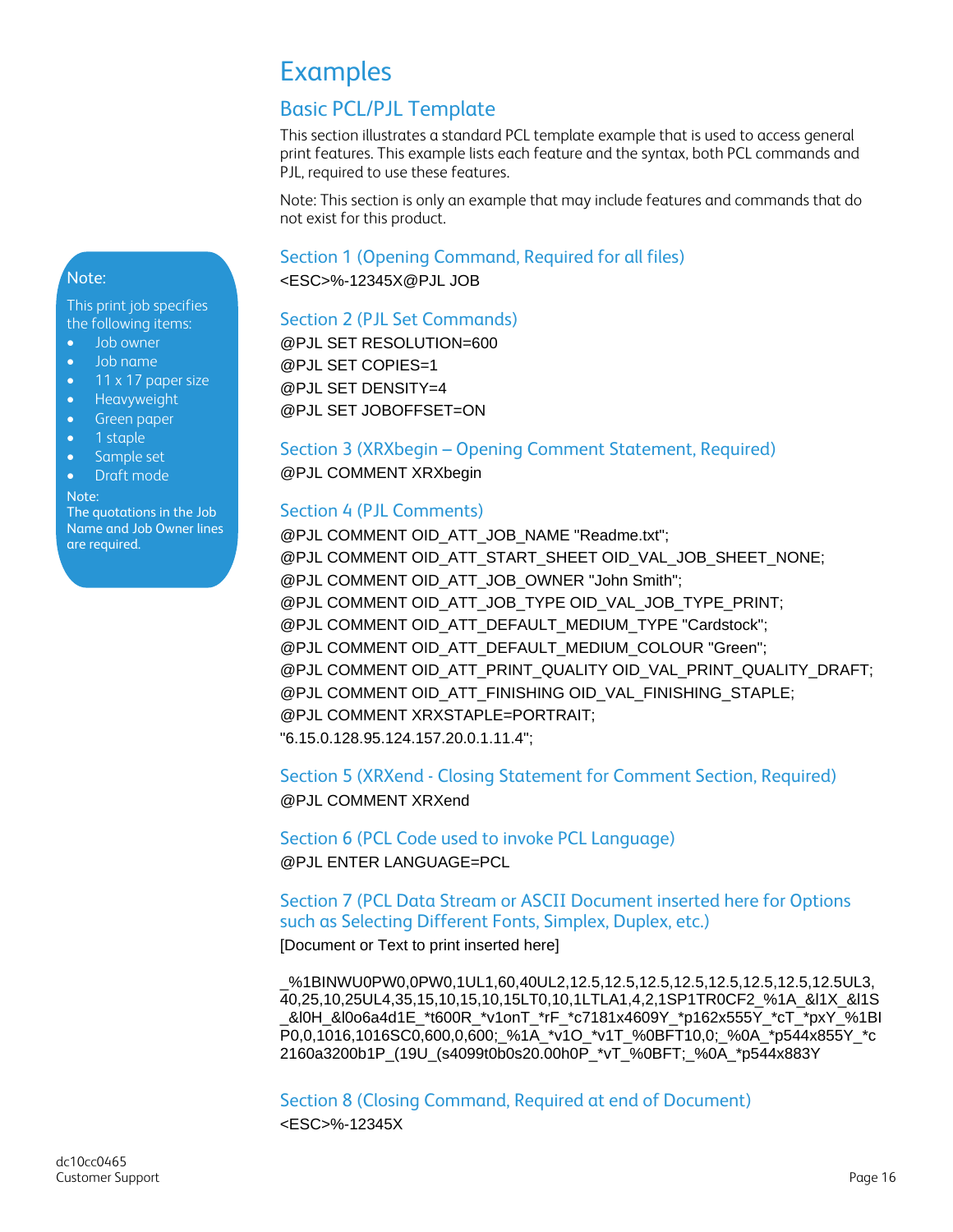### Sample PCL Headers

Note: This section is only an example that may include features and commands that do not exist for this product.

#### Example 1 Header for Simple Print

<ESC>%-12345X@PJL JOB @PJL SET COPIES= 1 @PJL COMMENT XRXbegin @PJL COMMENT OID\_ATT\_JOB\_OWNER "John Smith"; @PJL COMMENT OID\_ATT\_JOB\_NAME "Print Job"; @PJL COMMENT XRXend [Insert document or text to be printed here] <ESC>%-12345X

## Example 2 Header for Proof Print<br>
ESC- % 12245X@D IL JOP

<ESC>%-12345X@PJL JOB @PJL SET COPIES= 6 @PJL COMMENT XRXbegin @PJL COMMENT OID\_ATT\_JOB\_TYPE OID\_VAL\_JOB\_TYPE\_ PROOF\_PRINT @PJL COMMENT XRXend [Insert document or text to print here] <ESC>%-12345X

#### Example 3 Header for Finishing Options

<ESC>%-12345X@PJL JOB @PJL COMMENT XRXbegin @PJL COMMENT OID\_ATT\_JOB\_OWNER "John Smith" @PJL COMMENT OID\_ATT\_JOB\_TYPE OID\_VAL\_JOB\_TYPE\_PROOF\_PRINT; @PJL COMMENT OID\_ATT\_FINISHING OID\_VAL\_FINISHING\_STAPLE; @PJL COMMENT XRXSTAPLE=PORTRAIT; @PJL COMMENT XRXend <ESC>\027&l2G [Insert document or text to print here] <ESC>%-12345X

#### Note:

This is a simple print job header specifying the Job Owner and Job Name and one copy.

The quotations in the Job Owner and Job Name lines are required.

This is a proof print job header that requests 6 copies.

#### Note:

This is a proof print job header requesting the staple option. You must send the job to the stacker using the native PCL command.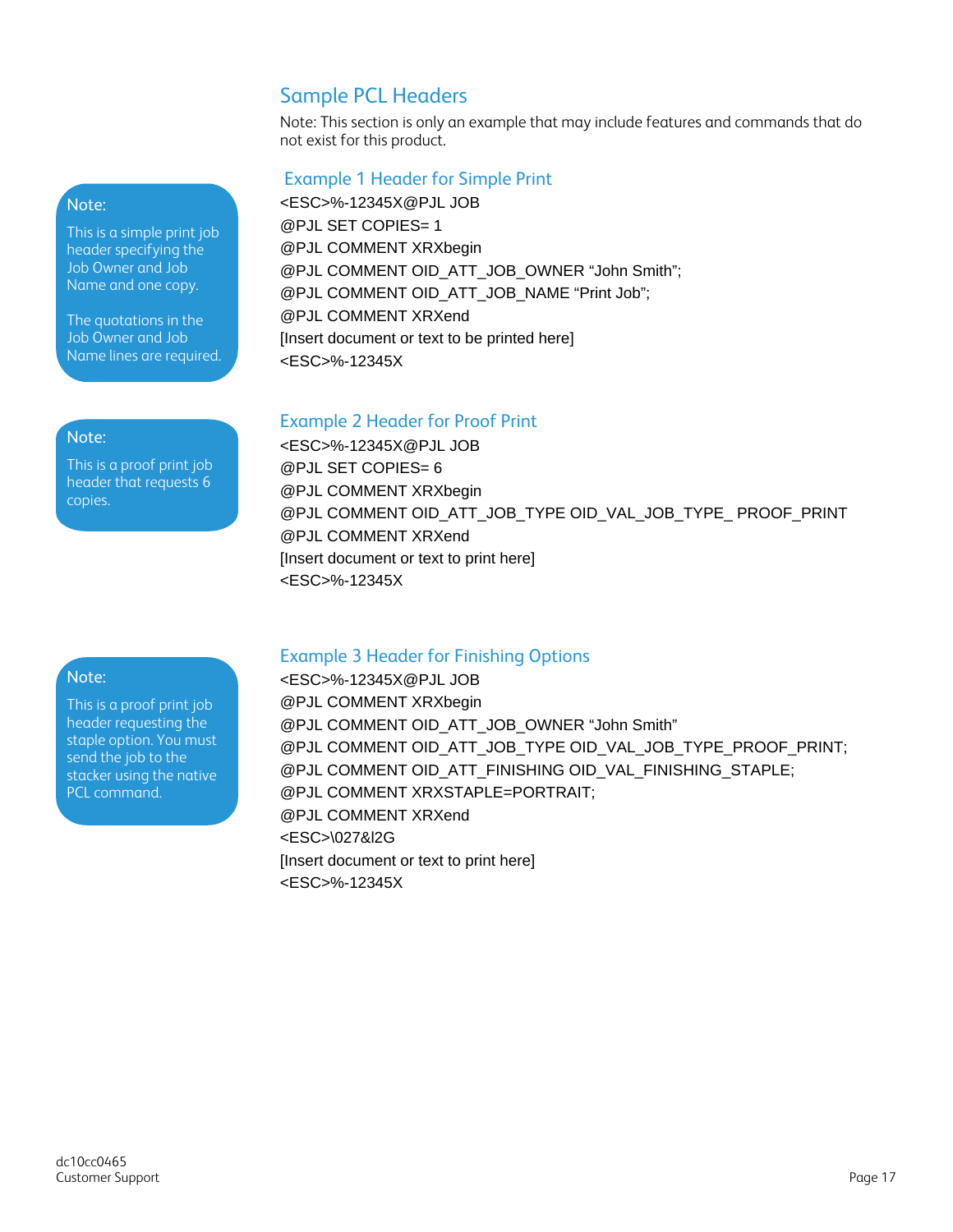### Basic PostScript/DSC Template

This section is an example of a standard PostScript template that is used to access general print features. This template lists each feature and the syntax, both Postscript commands and DSC (Document Structuring Conventions) required.

Note: This section is only an example that may include features and commands that do not exist for this product.

#### Section 1 (Adobe Reference Command)

%!PS

Section 2 (XRXbegin - Opening Comment Statement, Required) %% XRXbegin

#### Section 3 (OID Commands)

%%OID\_ATT\_JOB\_OWNER "John Smith"; %%OID\_ATT\_JOB\_TYPE OID\_VAL\_JOB\_TYPE\_PRINT; %%OID\_ATT\_START\_SHEET OID\_VAL\_JOB\_SHEET\_NONE; %%OID\_ATT\_JOB\_NAME "Readme.txt"; %%OID\_ATT\_PRINT\_QUALITY OID\_VAL\_PRINT\_QUALITY\_DRAFT;

#### Section 4 (XRXend - Closing statement for Comment Section, Required) %% XRXend

#### Section 5 (Options Such as Selecting Different Fonts, Simplex, Duplex, etc.)

<< /PostRenderingEnhance false >> setpagedevice

- << /Staple 0 >> setpagedevice
- << /Jog 0 >> setpagedevice
- << /ManualFeed false >> setpagedevice
- << /MediaType (Drilled) >> setpagedevice
- << /MediaColor (Ivory) >> setpagedevice
- << /DeviceRenderingInfo << /Type 4 /ValuesPerColorComponent 2 >>

/HWResolution [1200 1200] >> setpagedevice

- << /PageSize [792 1224] /ImagingBBox null >> setpagedevice
	- << /Duplex true /Tumble false >> setpagedevice
	- << /Collate false >> setpagedevice

Section 6 (Postscript Data Stream Inserted Here) [Postscript]

Section 7 (EOF - Closing Statement for PostScript File, Required) %%EOF

#### Note:

The print job specifies the following items: • Job owner

- Job name
- 11 x 17 paper size
- Drilled
- Ivory paper
- 1200 x 1200 resolution
- Staple off • Landscape
- Sample set
- Draft mode
- Offset off
- Banner sheet off
- Duplex long edge
- One copy

The quotations in the Job Name and Job Owner lines are required.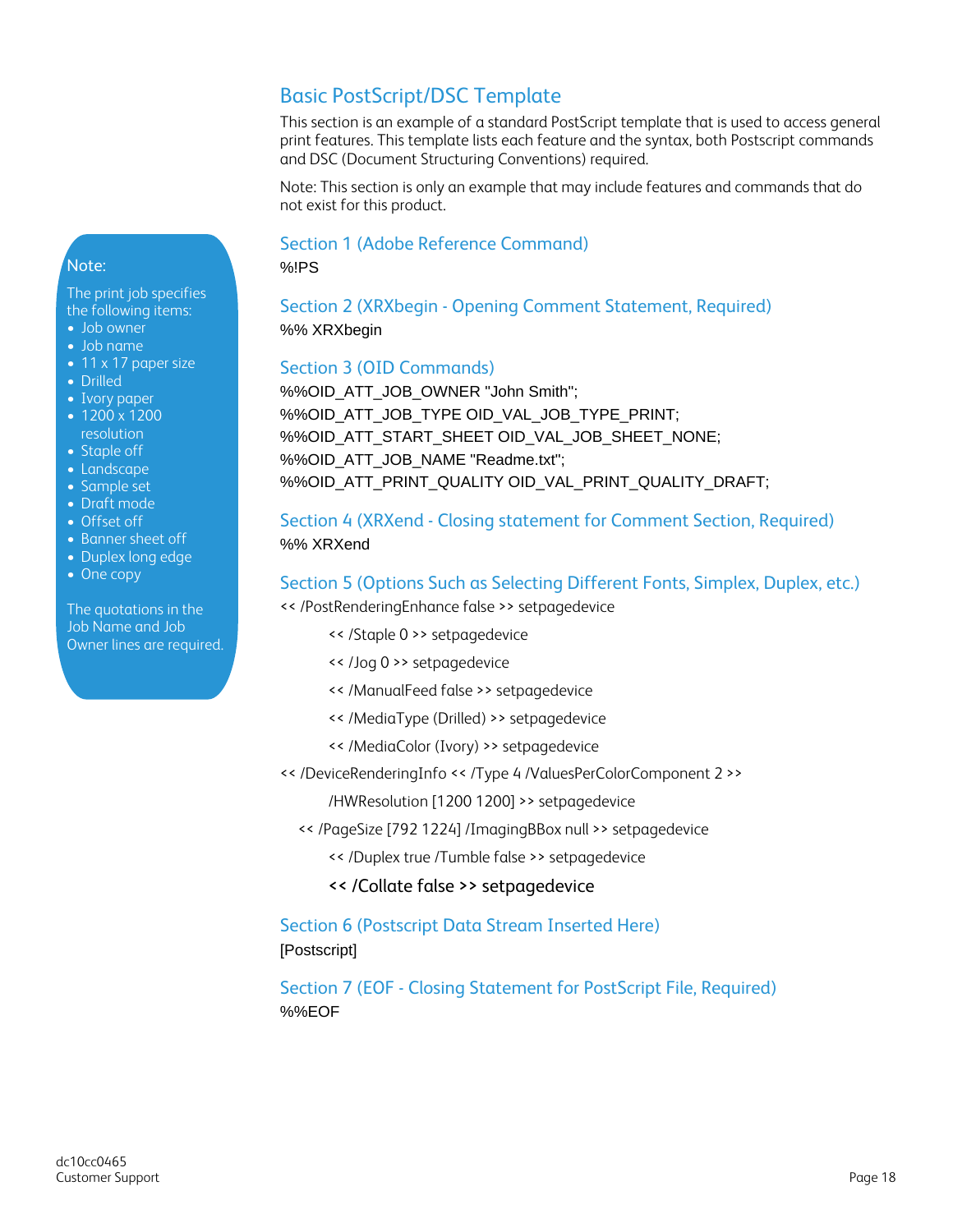#### Note:

The header for simple print specifies the Job Owner, Job Name, and one copy.

The quotations in the Job Owner and Job Name lines are required.

#### Example 1 Header for Simple Print0

%!PS %%XRXbegin %%OID\_ATT\_JOB\_OWNER "John Smith" %%OID\_ATT\_JOB\_NAME "Print Job" %%OID\_ATT\_COPY\_COUNT 1 %%XRXend

#### Note:

This is a proof print job header. This job requests 6 copies.

#### Example 2 Header for Proof Print

%!PS %%XRXbegin %%OID\_ATT\_JOB\_TYPE OID\_VAL\_JOB\_TYPE\_PROOF\_PRINT %%OID\_ATT\_COPY\_COUNT 6 %%XRXend

#### Note:

This job header specifies the following items:

- 10 copies
- Duplex
- Collated
- Stapled
- Sent to the main tray
- Job name
- Bold image quality

Note: To use the staple and collate features, you must send the output to the stacker.

#### Example 3 Header for Finishing Options

%!PS %%XRXbegin %%OID\_ATT\_JOB\_OWNER "John Smith" %%XRXend <</PageSize [612 792]>>setpagedevice <</OutputType (MainTray)>>setpagedevice <</Staple 3>>setpagedevice <</Duplex true /Tumble false>> setpagedevice <</PostRenderingEnhance true>>setpagedevice <</Collate true>>setpagedevice <</NumCopies 10>>setpagedevice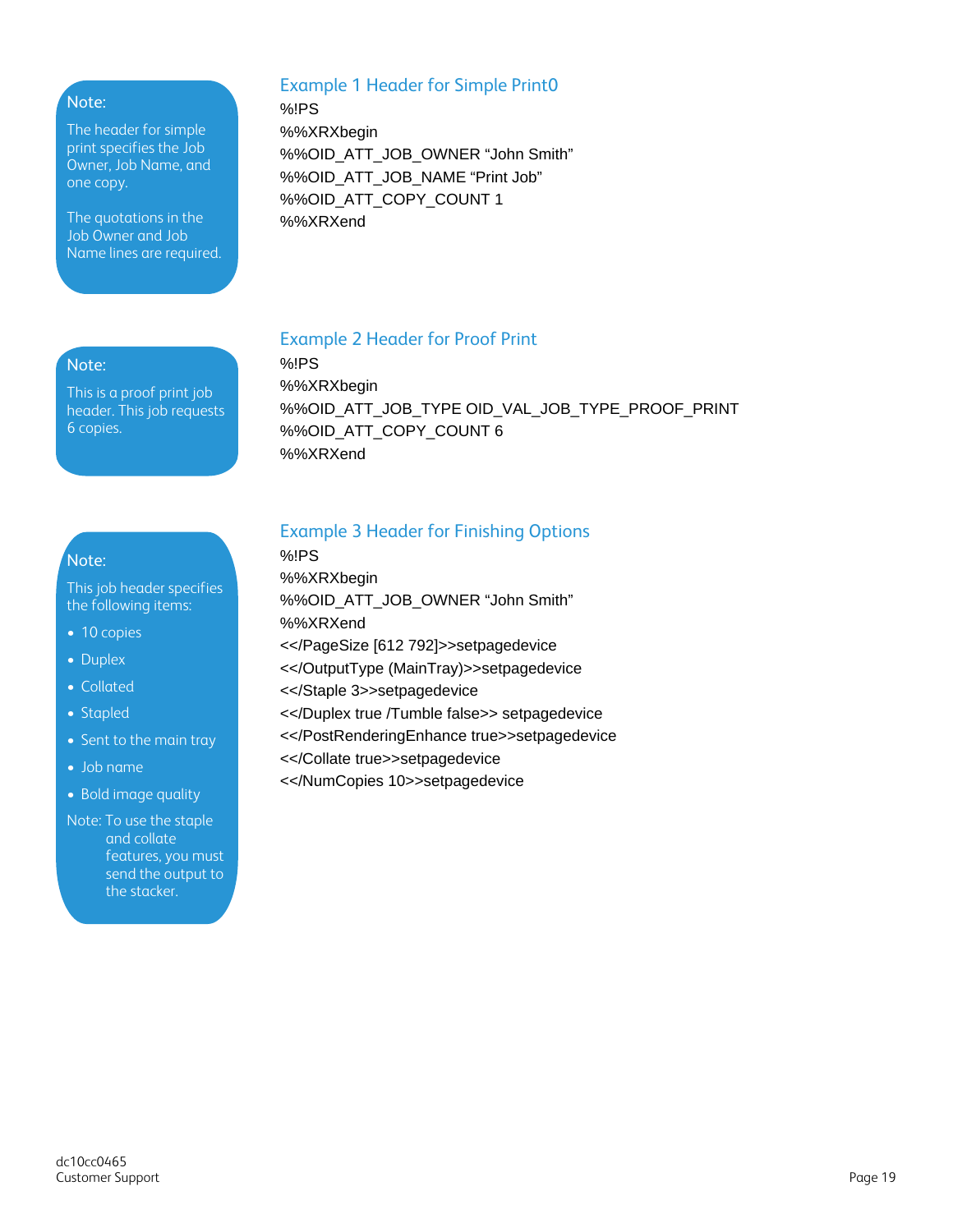## <span id="page-19-0"></span>Supported PostScript Fonts

| <b>Identifying Trademark</b> | Typeface             | <b>Identifying Trademark</b><br>Goudy | Typeface<br>Italic          |
|------------------------------|----------------------|---------------------------------------|-----------------------------|
| AlbertusMT                   |                      | Helvetica                             |                             |
| AlbertusMT                   | Italic               | Helvetica                             | <b>Bold</b>                 |
| AlbertusMT                   | Light                | Helvetica                             | BoldOblique                 |
| AntiqueOlive                 | <b>Bold</b>          | Helvetica                             | Condensed                   |
| AntiqueOlive                 | Compact              | Helvetica                             | Condensed-Bold              |
| AntiqueOlive                 | Italic               | Helvetica                             | Condensed-BoldOblique       |
| AntiqueOlive                 | Roman                | Helvetica                             |                             |
|                              |                      | Helvetica                             | Condensed-Oblique<br>Narrow |
| Apple                        | Chancery             |                                       |                             |
| ArialMT                      |                      | Helvetica                             | Narrow-Bold                 |
| Arial                        | BoldItalicMT         | Helvetica                             | Narrow-BoldOblique          |
| Arial                        | <b>BoldMT</b>        | Helvetica                             | Narrow-Oblique              |
| Arial                        | <b>ItalicMT</b>      | Helvetica                             | Oblique                     |
| AvantGarde                   | <b>Book</b>          | HoeflerText                           | <b>Black</b>                |
| AvantGarde                   | Book Oblique         | HoeflerText                           | BlackItalic                 |
| AvantGarde                   | Demi                 | HoeflerText                           | Italic                      |
| AvantGarde                   | Demi Oblique         | HoeflerText                           | Ornaments                   |
| Bodoni                       |                      | HoeflerText                           | Regular                     |
| Bodoni                       | <b>Bold</b>          | JoannaMT                              |                             |
| Bodoni                       | BoldItalic           | JoannaMT                              | <b>Bold</b>                 |
| Bodoni                       | Italic               | JoannaMT                              | <b>BoldItalic</b>           |
| Bodoni                       | Poster               | JoannaMT                              | Italic                      |
| Bodoni                       | PosterCompressed     | LetterGothic                          |                             |
| Bookman                      | Demi                 | LetterGothic                          | <b>Bold</b>                 |
| Bookman                      | DemiItalic           | LetterGothic                          | BoldSlanted                 |
| Bookman                      | Light                | LetterGothic                          | Slanted                     |
| Bookman                      | LightItalic          | LubalinGraph                          | <b>Book</b>                 |
| Candid                       |                      | LubalinGraph                          | BookOblique                 |
| Carta                        |                      | LubalinGraph                          | Demi                        |
| Chicago                      |                      | Lubalin Graph                         | <b>DemiOblique</b>          |
| Clarendon                    |                      | Marigold                              |                             |
| Clarendon                    | <b>Bold</b>          | MonaLisa                              | Recut                       |
| Clarendon                    | Light                | Monaco                                |                             |
| CooperBlack                  |                      | NewCenturySchlbk                      | <b>Book</b>                 |
| CooperBlack                  | Italic               | NewCenturySchlbk                      | BoldItalic                  |
| Copperplate                  | ThirtyThreeBC        | NewCenturySchlbk                      | Italic                      |
| Copperplate                  |                      | NewCenturySchlbk                      |                             |
|                              | ThirtyTwoBC          |                                       | Roman                       |
| Coronet                      | Regular              | New York                              |                             |
| Courier                      |                      | Optima                                |                             |
| Courier                      | <b>Bold</b>          | Optima                                | <b>Bold</b>                 |
| Courier                      | BoldOblique          | Optima                                | BoldItalic                  |
| Courier                      | Oblique              | Optima                                | Italic                      |
| Eurostile                    |                      | Oxford                                |                             |
| Eurostile                    | Bold                 | Palatino                              | <b>Bold</b>                 |
| Eurostile                    | BoldExtendedTwo      | Palatino                              | BoldItalic                  |
| Eurostile                    | ExtendedTwo          | Palatino                              | Italic                      |
| Geneva                       |                      | Palatino                              | Roman                       |
| GillSans                     |                      | StempelGaramond                       | <b>Bold</b>                 |
| GillSans                     | <b>Bold</b>          | <b>Stempel Garamond</b>               | BoldItalic                  |
| GillSans                     | <b>BoldCondensed</b> | Stempel Garamond                      | Italic                      |
| GillSans                     | BoldItalic           | <b>Stempel Garamond</b>               | Roman                       |
| GillSans                     | Condensed            | Symbol                                |                             |
| GillSans                     | ExtraBold            | SystemBoldFont                        |                             |
| GillSans                     | Italic               | SystemFont                            |                             |
| GillSans                     | Light                | Taffy                                 |                             |
| GillSans                     | LightItalic          | Tekton                                |                             |
| Goudy                        |                      | Times                                 | <b>Bold</b>                 |
| Goudy                        | <b>Bold</b>          | Times                                 | BoldItalic                  |
| Goudy                        | BoldItalic           | Times                                 | Italic                      |
| Goudy                        | ExtraBold            | Times                                 | Roman                       |
| TimesNewRomanPS              | BoldItalicMT         |                                       |                             |
| <b>TimesNewRomanPS</b>       |                      |                                       |                             |
|                              | <b>BoldMT</b>        |                                       |                             |
| TimesNewRomanPS              | ItalicMT             |                                       |                             |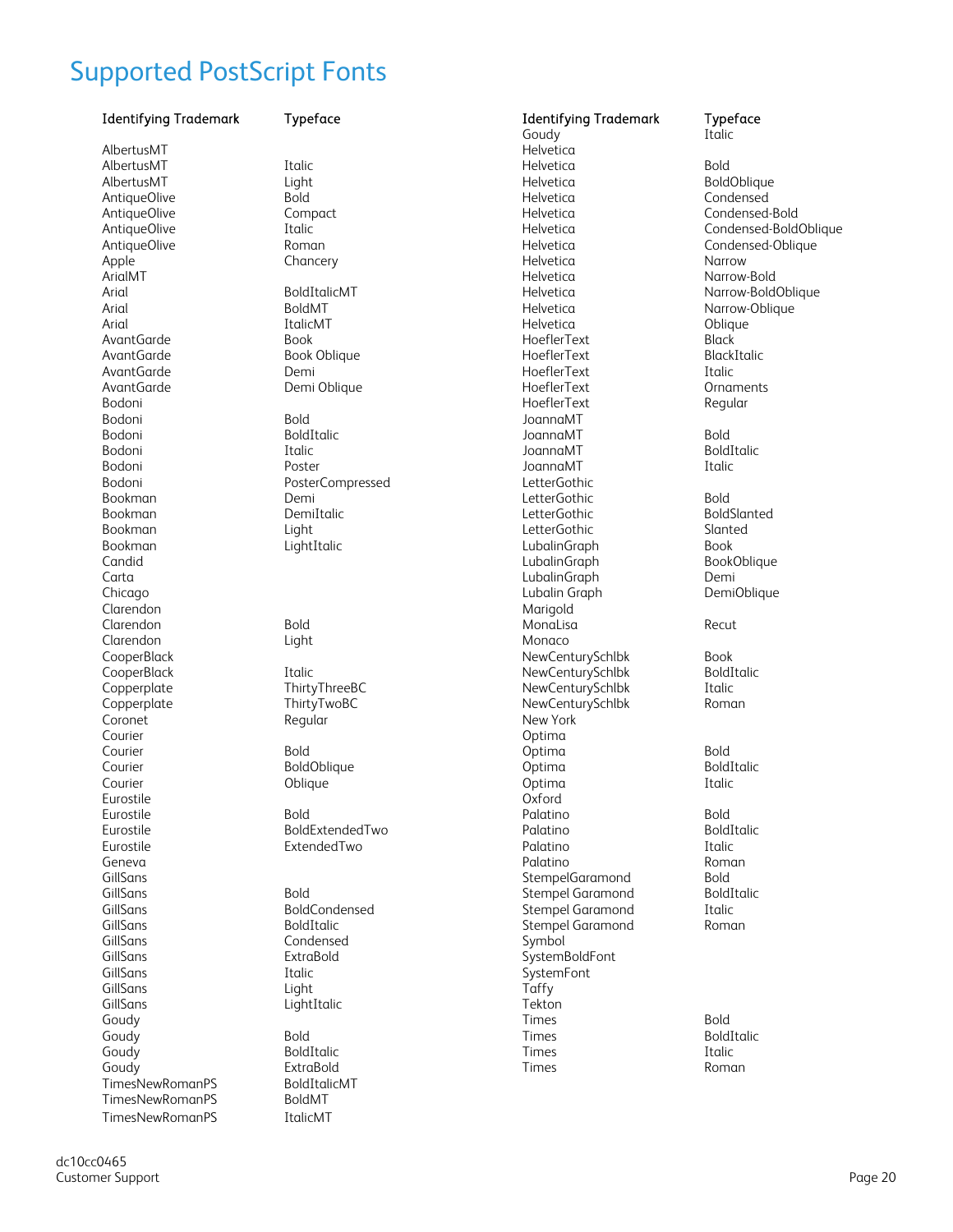TimesNewRomanPSMT Univers Extended Extended Controller Controller Controller Controller Controller Controller Controller Controller

Univers Bold Univers ExtendedObl Univers BoldExt Univers Light Univers BoldExtObl Univers LightOblique Univers BoldOblique Univers Oblique Univers CondensedBold ZapfChancery MediumItalic CondensedBoldOblique

## **Identifying Trademark Typeface The Condensition Condensition Condensed Oblique**<br>
Identifying Trademark Typeface TimesNewRomanPSMT Condensed Oblique

WingDings

## <span id="page-20-0"></span>Supported PCL5 Fonts

| <b>Identifying Trademark</b> | Typeface               | <b>Identifying Trademark</b> | Typeface                     |
|------------------------------|------------------------|------------------------------|------------------------------|
| Albertus                     | Medium                 | <b>ITC Avant Garde</b>       | DemiBold                     |
| Albertus                     | Extra Bold             | <b>ITC Avant Garde</b>       | DemiBold Oblique             |
| Antique Olive                |                        | <b>ITC</b> Bookman           | Light                        |
| Antique Olive                | Italic                 | <b>ITC</b> Bookman           | Light Italic                 |
| Antique Olive                | <b>Bold</b>            | <b>ITC</b> Bookman           | DemiBold                     |
| Arial                        |                        | <b>ITC</b> Bookman           | DemiBold Italic              |
| Arial                        | Italic                 | Letter Gothic                |                              |
| Arial                        | <b>Bold</b>            | Letter Gothic                | <b>Bold</b>                  |
| Arial                        | <b>Bold Italic</b>     | Letter Gothic                | Italic                       |
| CG Omega                     |                        | Line Printer                 |                              |
| CG Omega                     | Italic                 | Marigold                     |                              |
| CG Omega                     | <b>Bold</b>            | New Century Schoolbook       | Roman                        |
| CG Omega                     | <b>Bold Italic</b>     | New Century Schoolbook       | Italic                       |
| CG Times                     |                        | New Century Schoolbook       | <b>Bold</b>                  |
| CG Times                     | Italic                 | New Century Schoolbook       | <b>Bold Italic</b>           |
| CG Times                     | <b>Bold</b>            | Palatino                     | Roman                        |
| CG Times                     | <b>Bold Italic</b>     | Palatino                     | Italic                       |
| <b>Clarendon Condensed</b>   |                        | Palatino                     | <b>Bold</b>                  |
| Coronet                      |                        | Palatino                     | <b>Bold Italic</b>           |
| Courier                      |                        | Symbol                       |                              |
| Courier                      | Italic                 | Symbol PS                    |                              |
| Courier                      | <b>Bold</b>            | <b>Times Bold</b>            | Italic                       |
| Courier                      | <b>Bold Italic</b>     | <b>Times New Roman</b>       |                              |
| Courier PS                   |                        | <b>Times New Roman</b>       | Italic                       |
| Courier PS                   | Oblique                | Times New Roman              | <b>Bold</b>                  |
| Courier PS                   | <b>Bold</b>            | <b>Times New Roman</b>       | <b>Bold Italic</b>           |
| Courier PS                   | <b>Bold Oblique</b>    | <b>Times Roman</b>           |                              |
| Garamond                     | Antiqua                | Times Roman                  | Italic                       |
| Garamond                     | Kursiv                 | <b>Times Roman</b>           | <b>Bold</b>                  |
| Garamond                     | Halbfett               | Univers                      | Medium                       |
| Garamond                     | <b>Kursiv Halbfett</b> | Univers                      | Medium Italic                |
| Helvetica                    |                        | Univers                      | <b>Bold</b>                  |
| Helvetica                    | Oblique                | Univers                      | <b>Bold Italic</b>           |
| Helvetica                    | <b>Bold</b>            | Univers                      | Medium Condensed             |
| Helvetica                    | <b>Bold Oblique</b>    | Univers                      | Medium Condensed Italic      |
| Helvetica                    | Narrow                 | Univers                      | <b>Bold Condensed</b>        |
| Helvetica                    | Narrow Oblique         | <b>Univers</b>               | <b>Bold Condensed Italic</b> |
| Helvetica                    | Narrow Bold            | Wingdings                    |                              |
| Helvetica                    | Narrow Bold Oblique    | Zapf Chancery                | Medium Italic                |
| <b>ITC Avant Garde</b>       | <b>Black</b>           | Zapf Dingbats                |                              |
| <b>ITC Avant Garde</b>       | <b>Black Oblique</b>   |                              |                              |